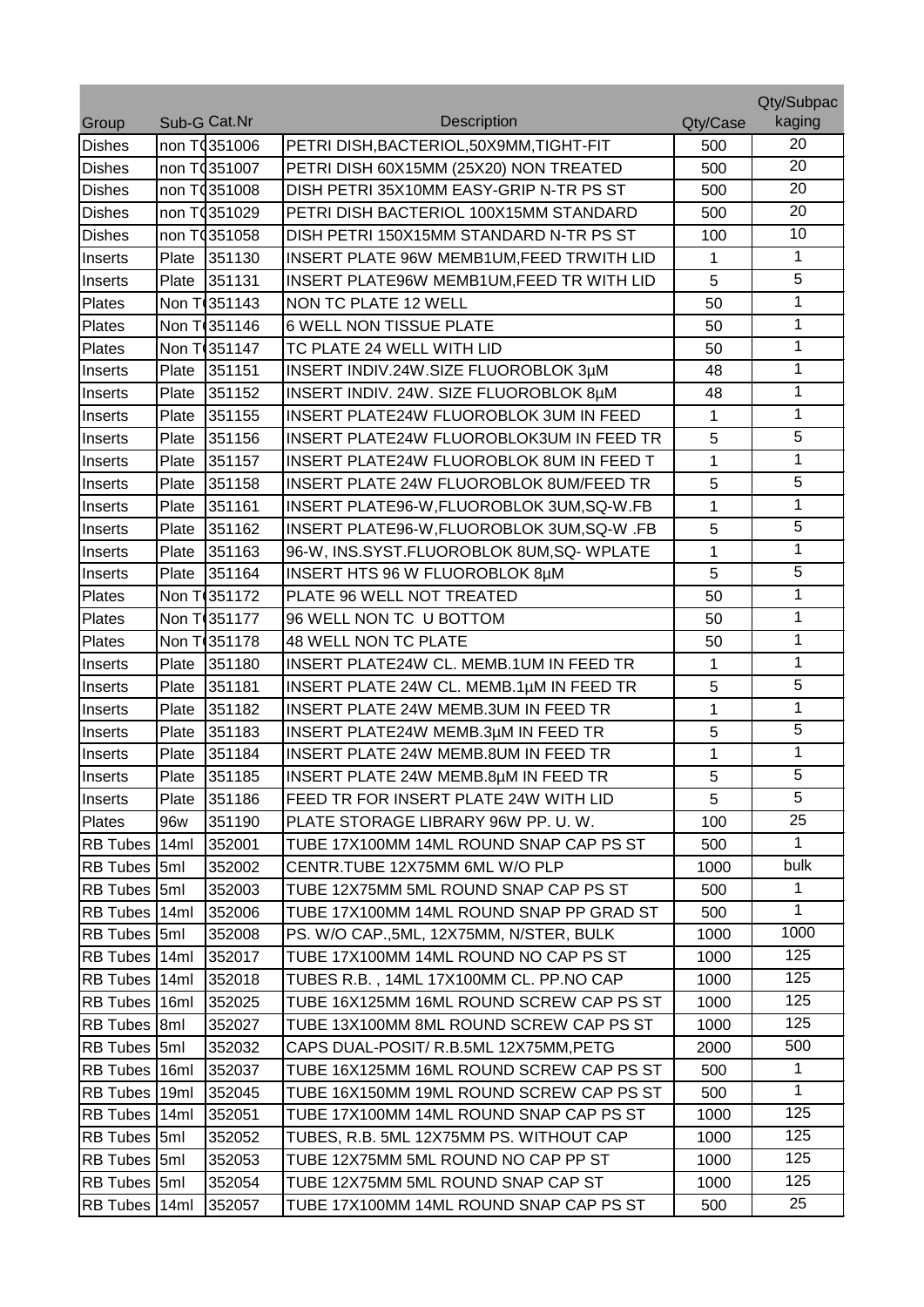| RB Tubes 5ml     |      | 352058                    | TUBE 12X75MM 5ML ROUND SNAP CAP PS ST                | 500 | 25              |
|------------------|------|---------------------------|------------------------------------------------------|-----|-----------------|
| RB Tubes 14ml    |      | 352059                    | TUBE 17X100MM 14ML ROUND SNAP CAP PP ST              | 500 | $\overline{25}$ |
| RB Tubes 5ml     |      | 352063                    | TUBE 12X75MM 5ML ROUND SNAP CAP PP ST                | 500 | 25              |
| C.Tubes          | 50ml | 352070                    | TUBE CONICAL 50ML 30X115MM PP / SCREW CAP            | 500 | 25              |
| C.Tubes          |      | Large 352075              | TUBE CONIC LARGE 225ML 61X137MM PP,/ CAP             | 48  | 8               |
| C.Tubes          |      | Large 352076              | TUBE CONIC LARGE 175ML 61X118MM PP./CAP              | 48  | 8               |
| C.Tubes          |      | Large 352090              | CUSHION FOR TUB, 175 AND 225ML, NON ST.              | 8   | $\overline{8}$  |
| C.Tubes          | 15ml | 352095                    | TUBE CON. 15ML 17X120MM PS.S/C                       | 500 | 50              |
| C.Tubes          | 15ml | 352096                    | TUBE CONIC 15ML 17X120MM PP.S/C                      | 500 | 50              |
| C.Tubes          | 15ml | 352097                    | TUBE, CON, 15ML, 17X120MM, CL PP/SC.CAP, RAC         | 500 | 50              |
| C.Tubes          | 50ml | 352098                    | TUBE 115X30MM 50ML CON. SCREW CAP PP ST              | 500 | 25              |
| C.Tubes          | 15ml | 352099                    | TUBE CONIC 15ML 17X120MM PS / SCREW CAP              | 500 | $\overline{50}$ |
| <b>Strainers</b> |      | 352235                    | TUBE/CELLSTRAINER CAP5ML, 12X75MM STER.              | 500 | 25              |
| <b>Strainers</b> |      | 352340                    | CELL STRAINERS STRAINER CELL 40µM BLUE               | 50  | $\mathbf{1}$    |
| <b>Strainers</b> |      | 352350                    | CELL STRAINERS STRAINER CELL 70µM WHITE              | 50  | $\overline{1}$  |
| <b>Strainers</b> |      | 352360                    | CELL STRAINERS STRAINER CELL 100µM YELL.             | 50  | $\mathbf{1}$    |
| <b>TC Dishes</b> |      | 353001                    | DISH CC 35X10MM EASY-GRIP TC LID ST                  | 500 | 20              |
| <b>TC Dishes</b> |      | 353002                    | TC DISH 60X15MM STYLE (25X20)                        | 500 | 20              |
| <b>TC Dishes</b> |      | 353003                    | TC DISH STANDARD TC 100X20MM STANDARD                | 200 | 20              |
| <b>TC Dishes</b> |      | 353004                    | DISH CC 60X15MM EASY-GRIP TC LID ST                  | 500 | 20              |
| Flasks           |      | Non T(353009              | <b>FLASK PETRI 70ML</b>                              | 200 | 20              |
| Flasks           |      | Non ve 353014             | FLASK CC 25CM <sup>2</sup> TC CANTED PLUG SEAL ST    | 200 | 20              |
| Plates           |      | PAMP353015                | PRE-COATED PAMPA PLATE SYSTEM                        | 5   | 5               |
| Flasks           |      | Non vd 353018             | FLASK TC 12.5CM2 25ML CANTNECK PLUGS CAP             | 100 | $\overline{10}$ |
| Flasks           |      | Non ve 353024             | FLASK CC 75CM <sup>2</sup> TC STRAIGHT PLUG SEAL ST  | 100 | 5               |
| <b>TC Dishes</b> |      | 353025                    | TC DISH STANDARD TC 150X25MM GRIDDED                 | 100 | 10              |
| Flasks           |      | Non vd353028              | FLASK CC 175CM <sup>2</sup> TC STRAIGHT PLUG SEAL ST | 40  | 5               |
| <b>TC Dishes</b> |      | 353037                    | ORGAN CULTURE DISH, 60X15MM, CENTRE WELL             | 500 | $\overline{20}$ |
| Plates           | 12w  | 353043                    | PLATE MULTI W TC.12W.CL.PS.FLAT BOTT/LID             | 50  | $\mathbf{1}$    |
| Plates           | 6w   | 353046                    | PLATE MULTIW.TC.6W.CL. PS.FLAT BOT./LID              | 50  | 1               |
| Plates_          |      | 24w 353047                | PLATE CC 24W FLAT BOTTOM TC LID ST                   | 50  | $\overline{1}$  |
| Plates           | 96w  | 353072                    | PLATE TC 96W CL.PS FLAT BOTT./LID                    | 50  | 1               |
| Plates           | 96w  | 353075                    | PLATE TC 96WCL. PS FLAT BOTT./LID                    | 50  | $\overline{5}$  |
| Plates           | 96w  | 353077                    | PLATE, TC 96WCL.PS, U-BOTT./LID                      | 50  | 1               |
| Plates           | 48w  | 353078                    | PLATE MULTI W.TC 48WCL.PS.FLAT BOTT./LID             | 50  | $\mathbf{1}$    |
| Flasks           |      | Non ve 353082             | FLASK TC.25CM2, 70MLCANT.NECK, PLUGS CAP             | 200 | 20              |
| Scrapers         |      | 353085                    | CELL SCRAPERS, CELL SCRAPER 18CM                     | 100 | $\mathbf 1$     |
| Scrapers         |      | 353086                    | CELL SCRAPERS, CELL SCRAPER 25CM                     | 100 | $\mathbf{1}$    |
| <b>Scrapers</b>  |      | 353087                    | CELL SCRAPERS, CELL SCRAPER 40CM                     | 100 | 1               |
| Scrapers         |      | 353089                    | CELL SCRAPER 25CM POLYS.HANDLE 3CM BLADE             | 100 | $\mathbf 1$     |
| Inserts          |      | Individ 353090            | INSERT INDIV. 6W. SIZE CL. MEMB. 0.4UM               | 48  | $\mathbf{1}$    |
| Inserts          |      | Individ 353091            | INSERT INDIV. 6W. SIZE CL. MEMB. 3UM                 | 48  | 1               |
| Inserts          |      | Individ 353092            | INSERT INDIV.6W SIZE CL.MEMB.3UM HIG DEN             | 48  | $\mathbf{1}$    |
| Inserts          |      | Individ 353093            | INSERT INDIV. 6W. SIZE CL. MEMB. 8UM                 | 48  | $\mathbf 1$     |
| Inserts          |      | Individ 353095            | INSERT INDIV. 24W. SIZE CL. MEMB. 0.4UM              | 48  | $\mathbf{1}$    |
| Inserts          |      | Individ <sub>353096</sub> | INSERT INDIV. 24W. SIZE CL. MEMB. 3µM                | 48  | $\mathbf{1}$    |
| Inserts          |      | Individ 353097            | INSERT INDIV. 24W. SIZE CL. MEMB. 8UM                | 48  | $\mathbf{1}$    |
| Inserts          |      | Individ 353102            | INSERT INDIV. 6W. SIZE CL. MEMB. 1µM                 | 48  | $\mathbf{1}$    |
| Inserts          |      | Individ <sub>353103</sub> | INSERT INDIVIDUAL 12 W.SIZE CL.MEMB.1µM              | 48  | 1               |
| Inserts          |      | Individ 353104            | INSERT INDIV.24W. SIZE CL. MEMB. 1UM                 | 48  | $\mathbf{1}$    |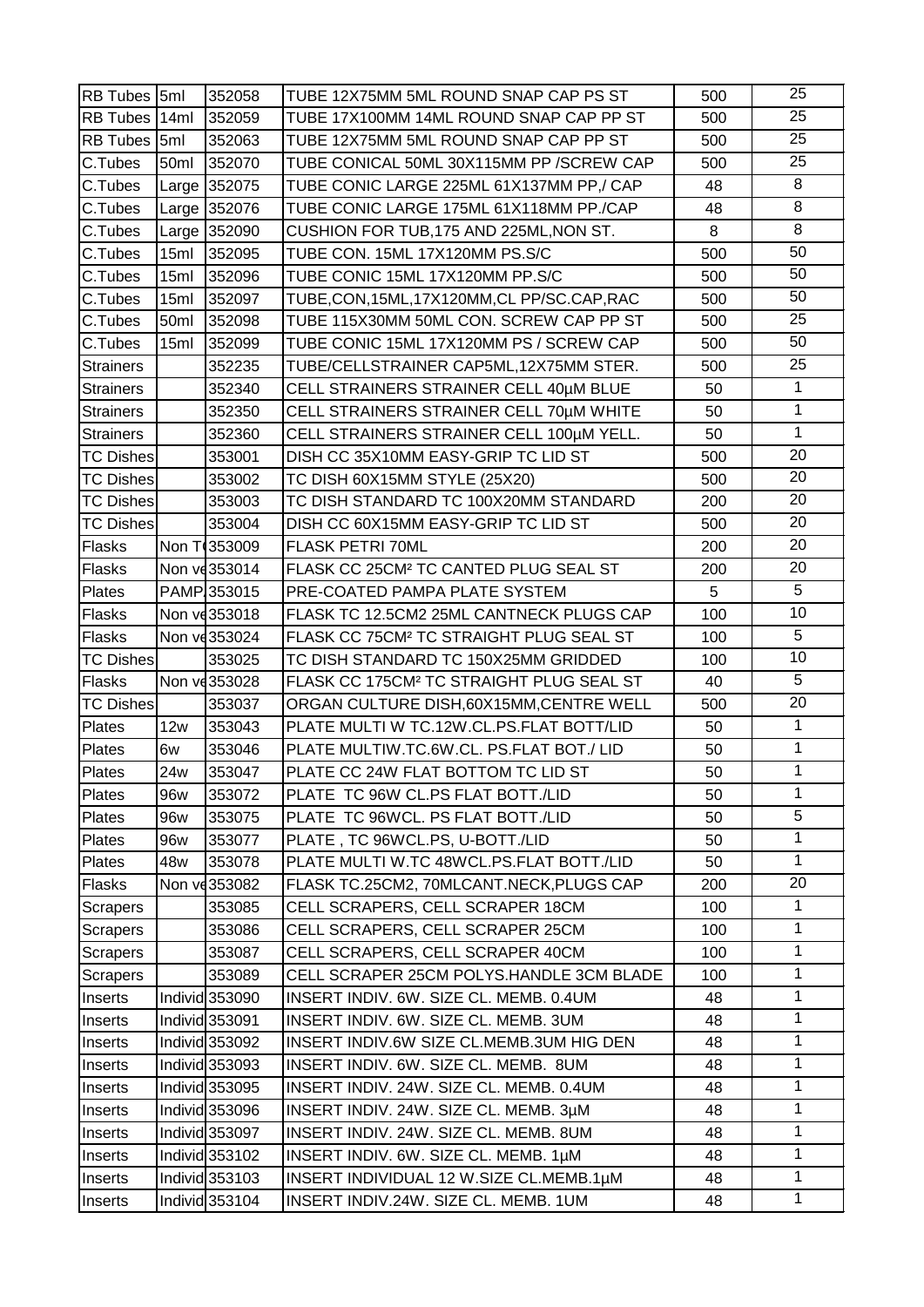| Flasks                  |       | Vented 353107            | FLASK TC.12.5CM2,25 ML CANTNECK VENTCAP.            | 100 | 10              |
|-------------------------|-------|--------------------------|-----------------------------------------------------|-----|-----------------|
| <b>Flasks</b>           |       | Vented 353108            | FLASK TC 25CM2,50ML CANTNECK VENT CAP.              | 100 | $\overline{20}$ |
| <b>Flasks</b>           |       | Vented 353109            | FLASK CC 25CM2 CANTED VENTED SCREW CAP              | 100 | 20              |
| Flasks                  |       | Vented 353110            | FLASK TC 75CM <sup>2</sup> 250ML STR.NECK VENTCAP.  | 100 | 5               |
| Flasks                  |       | Vented 353112            | FLASK CC 175CM <sup>2</sup> TC STRAIGHT VENT CAP ST | 40  | $\overline{5}$  |
| <b>Flasks</b>           |       | Vented 353118            | FLASK TC175CM2 STR.NECK VENTCAP BARCODED            | 40  | $\overline{5}$  |
| Flasks                  |       | Non T <sub>353133</sub>  | FLASK NON-TC 75CM2 250ML CANTED PLUGSEAL            | 60  | $\overline{5}$  |
| Flasks                  |       | Non vd353135             | FLASK TC.75CM2,250ML,CANT.NECK,PLUGS CAP            | 60  | $\overline{5}$  |
| Flasks                  |       | Vented 353136            | FLASK TC 75CM2 250ML CANT.NECK VENTCAP.             | 60  | $\overline{5}$  |
| Flasks                  |       | Vented 353137            | CELLINE FLASK CL-1000 DEVICE (3 X 1)                | 3   | 1               |
| Flasks                  |       | Vented 353138            | FLASK TC 225CM2 800ML CANT.NECK VENT CAP            | 30  | $\overline{5}$  |
| Flasks                  |       | Non ve 353139            | FLASK TC 225CM2 800ML CANT.NECK PLUGSCAP            | 30  | $\overline{5}$  |
| Inserts                 |       | Individ 353180           | INSERT INDIV 12 W.SIZE CL MEMB.0.4UM 1              | 48  | 1               |
| Inserts                 |       | Individ 353181           | INSERT INDI 12 W.SIZE CL. MEMB. 3µM                 | 48  | $\mathbf{1}$    |
| Inserts                 |       | Individ 353182           | INSERT INDIV 12 W.SIZE TRANSLU MEMB 8UM             | 48  | $\overline{1}$  |
| Plates                  | 96w   | 353219                   | PLATE 96W IMAGING BLACK CLEAR TCT                   | 32  | 8               |
| Plates                  | 6w    | 353224                   | PLATE MULTIW.TC 6W.CL.PS.FLAT BOTT./LID             | 36  | $\overline{6}$  |
| Plates                  | 12w   | 353225                   | PLATE MULTIW.TC.12W.CL.PS.FLAT BOTT./LID            | 36  | 6               |
| Plates                  | 24w   | 353226                   | PLATE MULTIW.TC.24W.CL.PS.FLAT BOTT./LID            | 36  | 6               |
| Plates                  | 96w   | 353227                   | PLATE, TC, 96W.CL.PS.U-BOTT./LID (10 X 5)           | 50  | $\overline{5}$  |
| <b>Plates</b>           | 48w   | 353230                   | PLATE MULTIW.TC.48W.CL PS.FLAT BOTT./LID            | 36  | $\overline{6}$  |
| <b>Plates</b>           |       | Storag 353263            | PLATE STORAGE 96W.PP.V-BOTT. NONST.NAT              | 100 | 25              |
| Inserts                 |       | Individ 353292           | INSERT INDIVI 12 WSIZE TRANSL MEM 3UM 1             | 48  | $\mathbf{1}$    |
| Plates                  | 96w   | 353296                   | PLATE, TC. 96W, WHITE PS., WITH LID                 | 50  | $\overline{5}$  |
| Inserts                 |       | Individ 353492           | INSERT INDIV.24W.SIZE MEM.3UM HIGH DENS             | 48  | 1               |
| Inserts                 |       | Individ 353493           | INSERT INDIV.6W.SIZE.MEM 0.4UM HIGH DENS            | 48  | $\mathbf{1}$    |
| Inserts                 |       | Individ 353494           | INSERT-12-WELL 12MM 0,45HD(48X1)                    | 48  | 1               |
| Inserts                 |       | Individ 353495           | INSERT INDIV.24W.SIZE MEM.0.4UM HIG DENS            | 48  | $\mathbf{1}$    |
| Plates                  |       | Comp4353502              | PLATE/FOR INDIV.INSERTS TC.6W PS.FL BOT.            | 50  | $\mathbf{1}$    |
| Plates                  |       | Comp4353503              | PLATE FOR INDIV.INSERTS TC 12W PS.FL BOT            | 50  | 1               |
| Plates                  |       | Comp: 353504             | PLATEFOR INDIV.INSERTS TC. 24W.PS.FL BOT            | 50  | $\overline{1}$  |
| <b>IVF</b>              |       | 353652                   | DISH 60MM IVF TC TREATED                            | 500 | 20              |
| <b>IVF</b>              |       | 353653                   | DISH CENTER WELL 60MM IVF TC TREATED                | 500 | 20              |
| <b>IVF</b>              |       | 353654                   | PLATE 4 WELL IVF                                    | 100 | $\mathbf{1}$    |
| <b>IVF</b>              |       | 353655                   | DISH IVF ICSI 50MM LOW WALL                         | 100 | 4               |
| TC Dishes Primar 353801 |       |                          | TC DISH PRIMERIA TC 35X10MM EASY-GRIP               | 200 | 20              |
| TC Dishes Primar 353802 |       |                          | TC DISH, PRIMERIA TC, 60X15MM, STANDARD             | 200 | 20              |
| TC Dishes Primar 353803 |       |                          | TC DISH, PRIMERIA TC, 100X20MM, STANDARD            | 200 | 20              |
| Flasks                  |       | Primar <sub>353808</sub> | FLASK, TC, PRIMARIA, 25CM2, CANTNECK, VC.           | 100 | 20              |
| Flasks                  |       | Primar353810             | FLASK TC PRIMARIA 75CM2 STR.NECK VC.                | 100 | 5               |
| <b>Flasks</b>           |       | Primar353813             | FLASK, TCPRIMARIA25CM2, CANTNECK, PLUGSCAP          | 200 | 20              |
| Flasks                  |       | Primar353824             | FLASKTCPRIMARIA, 75CM2 STR. NECK, PLUGSCAP          | 100 | 5               |
| Plates                  |       | Primar 353846            | PLATE MULTW.TCPRIMARIA 6W.PS,FL BOT/LID             | 50  | 1               |
| Plates                  |       | Primar 353847            | PLATE MULTW.TCPRIMARIA24WPS.FL BOT/LID              | 50  | 1               |
| Plates                  |       | Primar 353872            | PLATE TC PRIMARIA 96WPS. FL BOT / LID               | 50  | $\mathbf{1}$    |
| Plates                  | 96w   | 353910                   | PLATE, STD 96W, PS, U-BOTT. NONST.                  | 50  | $\overline{5}$  |
| Plates                  | 96w   | 353916                   | PLATE 96 WELL, TC, FLAT BOTTOM, STERILE             | 100 | 25              |
| Inserts                 | Plate | 353924                   | FEEDER TRAYFOR INSERT PLATE 96W. WITH LID           | 5   | 5               |
| Inserts                 | Plate | 353925                   | PLATE/INS.PLATE96 SQ.W.ANGLED BOT/LID               | 5   | 5               |
| Inserts                 | Plate | 353928                   | 96 SQUARE WELL PLATE, FLAT BOTTOM,                  | 5   | 5               |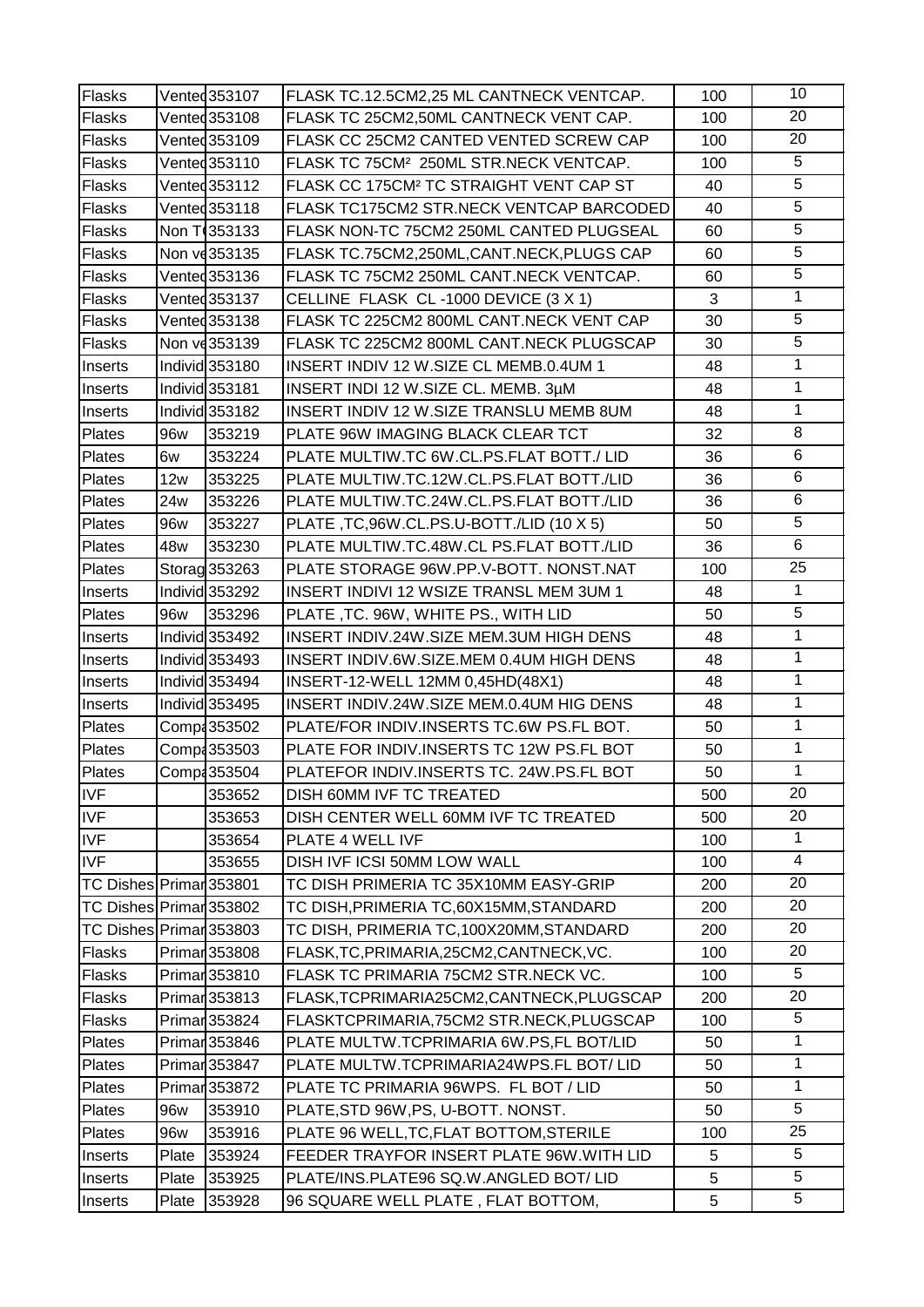| Plates                 | 6w    | 353934                   | PLATE MULTI W.TC 6W. PS., FL BOT./ LID      | 60               | 10                   |
|------------------------|-------|--------------------------|---------------------------------------------|------------------|----------------------|
| <b>Plates</b>          | 24w   | 353935                   | PLATE MULTI W.TC 24W.PS FL BOT / LID        | 60               | 10                   |
| Plates                 | 96w   | 353936                   | PLATE, TC, 96W.PS, FLAT BOT./LID (6 X 14)   | 84               | 14                   |
| Inserts                | Plate | 353938                   | MULTIWELL INSERT SYSTEMS, 96-SQUARE WELL    | 5                | 5                    |
| Plates                 | 384w  | 353958                   | LID FOR 384W120/96UL.OPAQUE PLATE,PS        | 50               | $\overline{5}$       |
| Plates                 | 384w  | 353962                   | PLATE, TC.384W, BLAC/CL.BOTT.PS, 120UL/LID  | 50               | $\overline{5}$       |
| Plates                 | 384w  | 353963                   | PLATE, TC, 384W, WHITE/CL.BOT.PS, 120UL/LID | 50               | $\overline{5}$       |
| G.Factors              |       | 354001                   | CYTOK & MEDIA AD, EG, MOUSE NATUR, CULT GR. | 100 µg           | $100 \mu g$          |
| G.Factors              |       | 354005                   | 2.5S NGF MOUSE NATURAL 10 UG                | $10 \mu g$       | $10 \mu g$           |
| Media Additives        |       | 354006                   | CYTOK & MEDIA AD, ENDO(ECGS), BOV.NAT. 1    | 15 mg            | 15 mg                |
| <b>ECM</b>             |       | Fibron 354008            | ECM, FIBRONECTIN, HUMAN NATURAL,            | 1 <sub>mg</sub>  | 1 <sub>mg</sub>      |
| G.Factors              |       | 354009                   | CYTOK & MEDIA ADDIT, NGFMOUSE NAT 7 S       | $100 \mu g$      | $100 \mu g$          |
| G.Factors              |       | 354010                   | CYTOK & MEDIA ADEGF, MOUSE NAT, RECEP GRAD  | 100 µg           | $\frac{100}{100}$ µg |
| Containers             |       | 354013                   | CONTAINER SAMPLE 110ML WITH LID PP ST       | 100              | 1                    |
| Containers             |       | 354014                   | CONTAINER 110ML, 412OZ, PP., WITHOUT LID    | 500              | 20                   |
| Containers             |       | 354015                   | CONTAINER SAMPLE 220ML WITH LID PP ST       | 100              | $\mathbf{1}$         |
| Containers             |       | 354017                   | LID CONTAINER 110ML AND 220ML STERILE       | 500              | 20                   |
| Containers             |       | 354020                   | CONTAINER 220ML 8OZ NO LID                  | 500              | 20                   |
| G.Factors              |       | 354037                   | CYTOK& MEDAD IGF-1 HUMAN RECOM, CULT GRAD   | $10 \mu g$       | $10 \mu g$           |
| G.Factors              |       | 354039                   | CYTOK& MEDIA ADD, TGFBETA, HUMAN NAT        | 1 µg             | $1 \mu g$            |
| <b>Media Additives</b> |       | 354040                   | CYTOK & MEDIA ADD IL-3 CULTURE SUPPLEM      | 25 ml            | 25 ml                |
| G.Factors              |       | 354042                   | CYTOK & MEDIA AD, IL-1 BETA, HUMAN RECOMB   | $2 \mu g$        | $2 \mu g$            |
| G.Factors              |       | 354043                   | CYTOK & MEDIA ADDIT., IL-2, HUMAN RECOMB    | 10.000 u         | 10.000 u             |
| G.Factors              |       | 354048                   | CYTOK & MEDIA ADDIT, GM-CSF, HUMAN RECOMB   | 1 <sub>µg</sub>  | $1 \mu g$            |
| G.Factors              |       | 354051                   | CYTOK & MEDIA ADDIT, PDGF-BB, HUMAN RECOM   | $10 \mu g$       | $10 \mu g$           |
| G.Factors              |       | 354052                   | CYTOK & MEDIA ADDIT, EGF, HUMAN RECOMB      | 100 µg           | $100 \mu g$          |
| G.Factors              |       | 354058                   | IL-3, MOUSE RECOMBINANT, E.COLI             | $10 \mu g$       | $10 \mu g$           |
| G.Factors              |       | 354060                   | CYT & MED ADDIT, FGF BASIC, HUM RECOMB      | $10 \mu g$       | $10 \mu g$           |
| G.Factors              |       | 354066                   | LYMPHOKINES TNF ALPHA HUMAN RECOMBINANT     | $10 \mu g$       | $10 \mu g$           |
| G.Factors              |       | 354068                   | CYTOK & MEDIA ADDIT, IL-4, HUMAN RECOMB     | $5 \mu g$        | $5 \mu g$            |
| C.Slides Bct PD 354077 |       |                          | POLY-D-LYSINE, DISH35MMCOVERSLIPGLASSBOT.   | 20               | 20                   |
| G.Factors              |       | 354078                   | CYTOK & MEDIA ADDIT., IL-2, MOUSE RECOMB    | 25.000 u         | 25.000 u             |
| C.Slides               |       | Bct PL 354085            | POLY-L-LYSINE, COVERSLIP GLASS 12MM ROUN    | 80               | 80                   |
| C.Slides               |       | Bct PL 354086            | POLY-D-LYSINE, COVERSLIP GLASS 12MM ROUND   | 80               | 80                   |
| C.Slides               |       | Bct PD 354087            | POLY-D-LYSINE/LAMININ, COVERGLASS 12MM RD   | 80               | 80                   |
| C.Slides               |       | Bct FB 354088            | COVERSLIP FIBRONECTIN, LASS 22MM ROUND      | 60               | 60                   |
| C.Slides               |       | Bct Cd354089             | COLLAGEN I, COVERSLIP GLASS 22MM ROUND      | 60               | 60                   |
| C.Slides               |       | 354104                   | CULT SLIDESTC, 4W, 1.7CM2, TOT VOL/W:2.5ML  | 96               | 12 <sub>2</sub>      |
| G.Factors              |       | 354105                   | CYTOK&MED AD, STEM CELL FACT, HUMAN RECOME  | $10 \mu g$       | $10 \mu g$           |
| G.Factors              |       | 354107                   | CYTOK & MEDIA ADDIT., VEGF, HUMAN RECOM     | $10 \mu g$       | $10 \mu g$           |
| C.Slides               |       | 354108                   | CULT SLIDES TC 8W 0.7CM2.TOT VOL/W:1.2ML    | 96               | 12 <sup>2</sup>      |
| G.Factors              |       | 354110                   | CYTOK & MEDIA ADDIT, IL-2, RAT NATUR, 400   | 4.000 u          | 4.000 u              |
| C.Slides               |       | 354114                   | CULT SLIDES TC 4W 1.7CM2 TOT VOL/W:2.5ML    | 24               | 12 <sup>°</sup>      |
|                        |       | Bct T 354115             | CYTOK-MEDIA ADD T-STIM+CONA RAT 10000 AU    | 100 ml           | 100 ml               |
|                        |       | Bct T 4354116            | CYT & MED ADDIT, T-STIM WITHOUT CONA, RAT   | 100 ml           | 100 ml               |
| C.Slides               |       | 354118                   | CULT.SLIDES TC 8W 0.7CM2TOT VOL/W:1.2ML     | 24               | 12 <sup>2</sup>      |
| Media Additives        |       | 354123                   | CYT& MED AD PITUITARY EXTR BOVINE           | 15 <sub>mg</sub> | 15 <sub>mg</sub>     |
| Inserts                |       | Bct An <sub>354141</sub> | SYSTEM ANGIOGEN ENDOTH CELL INV 24MW 3µM    | 1                | 1                    |
| Inserts                |       | Bct An 354142            | SYSTEM ANGIOGEN ENDOTH CELL INV 24MW 3µM    | 5                | 5                    |
| Inserts                |       | Bct An <sub>354143</sub> | SYSTEM ANGIOGEN ENDOTH CELL MIG 24MW 3µM    | $\mathbf{1}$     | 1                    |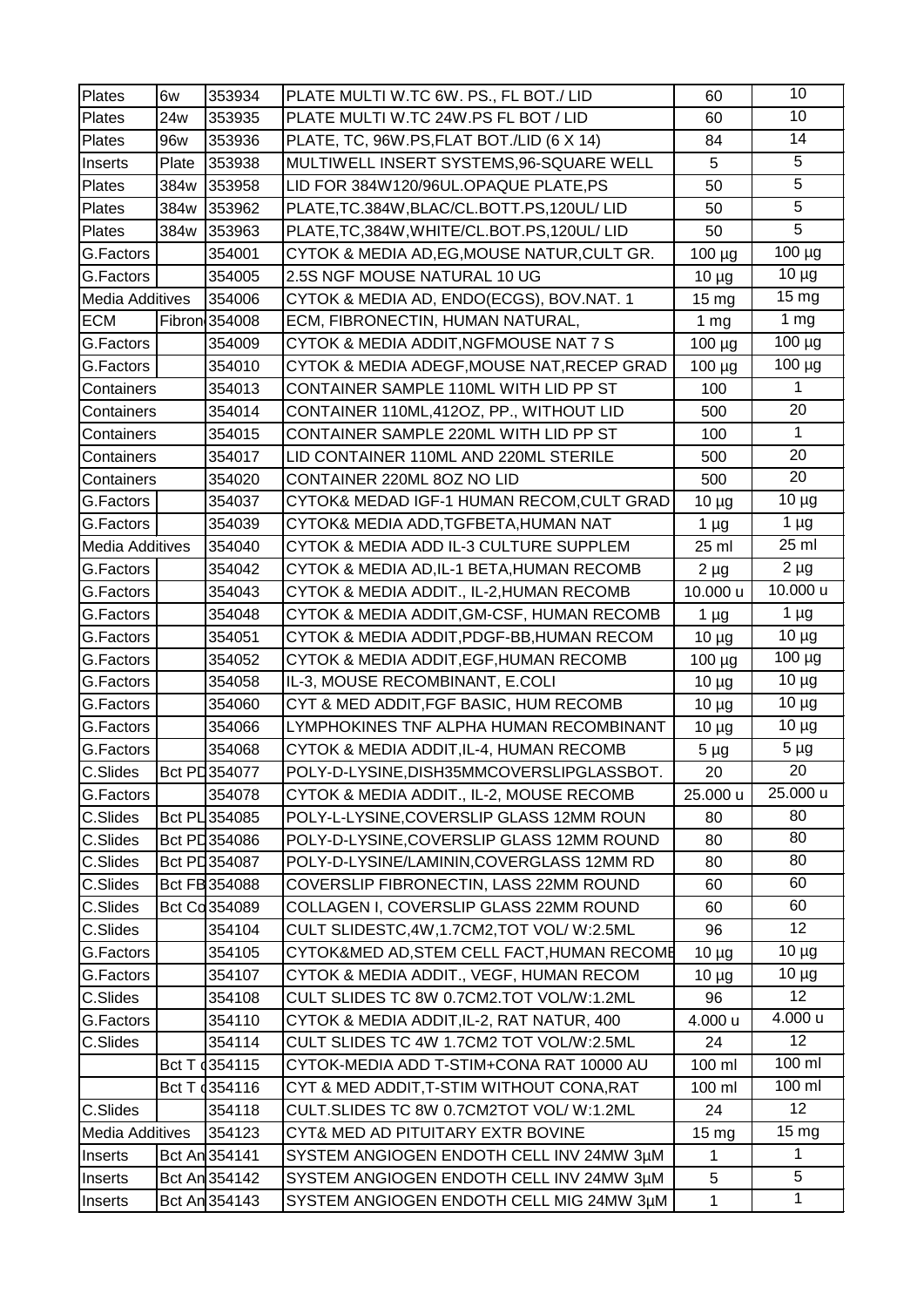| Inserts                |            | Bct An 354144            | SYSTEM ANGIOGEN ENDOTH CELL MIG 24MW 3µM   | 5                 | 5                     |
|------------------------|------------|--------------------------|--------------------------------------------|-------------------|-----------------------|
| Inserts                |            | Bct An <sub>354147</sub> | SYSTEM ANGIOGEN ENDOTH CELL MIG 96MW 3µM   | 1                 | 1                     |
| Inserts                |            | Bct An <sub>354148</sub> | SYSTEM ANGIOGEN ENDOTH CELL MIG 96MW 3µM   | 5                 | 5                     |
| Inserts                |            | Bct An <sub>354149</sub> | SYSTEM ANGIOGEN ENDO CELL TUBE FORM 96MW   | $\mathbf{1}$      | $\mathbf{1}$          |
| Inserts                |            | Bct An <sub>354150</sub> | SYSTEM ANGIOGEN ENDO CELL TUBE FORM 96MW   | 5                 | 1                     |
| Cells                  |            | Bct En 354151            | HUVEC-2 CELLS                              | $\mathbf{1}$      | cells                 |
| Inserts                |            | Bct Inv354165            | FLUOROBLOKINVAS SYS, INS.PL, 24-W, 8 UM,   | 1                 | 1                     |
| Inserts                |            | Bct Inv354166            | FLUOROBLOKINVAS SYS, INS.PL, 24-W, 8 UM,   | 5                 | 5                     |
| Inserts                |            | Bct Inv354167            | TUMOR INVASION SYSTEM BIOCOAT              | 1                 | 1                     |
| Inserts                |            | Bct Inv354168            | FLUORBLOCK SYST.96 WELLS INSERT PLATE      | 5                 | 5                     |
| <b>Media Additives</b> |            | 354201                   | CYTOK & MEDIA ADDIT, SELENOUS ACID, 100 MG | 100 mg            | 100 mg                |
| <b>Media Additives</b> |            | 354203                   | CYTOK & MEDIA ADDIT., HYDCORTISONE, 50 MG  | 50 mg             | 50 mg                 |
| <b>Media Additives</b> |            | 354204                   | CYTOK & MEDIA AD, TRANSFERRIN, HUMAN, HOLO | 10 <sub>mg</sub>  | 10 <sub>mg</sub>      |
| <b>ECM</b>             | <b>PDL</b> | 354210                   | ECM, POLY-D-LYSINE, SYNTHETIC              | 20 mg             | 20 mg                 |
| Fluo Dyes              |            | 354216                   | DYE FLUORESCENT CALCEIN AM (10X50µG)       | 500 mg            | 50 mg                 |
| <b>Fluo Dyes</b>       |            | 354217                   | DYE FLUORESCENT CALCEIN AM                 | 1 <sub>mg</sub>   |                       |
| Fluo Dyes              |            | 354218                   | DYE FLUORESCENT DILC 12(3)                 | 100 mg            |                       |
| <b>Media Additives</b> |            | 354227                   | CYTOK&MED AD, LINOLEIC ACID/ALBUMIN COMPL  |                   | 2,5/500 mg 2,5/500 mg |
| <b>ECM</b>             |            | Matrig 354230            | CM MATRIGBASMEM MATRIXGFREDUC MOUSENAT     | $10 \mathrm{m}$   | $10 \mathrm{m}$       |
| <b>ECM</b>             |            | Collag 354231            | EXTRACELLMATRICES, COLL 1, BOVINE NATUR    | 30 mg             | 30 mg                 |
| <b>ECM</b>             |            | Lamini 354232            | EXTRACELL MATRICES, LAMININ,               | 1 <sub>mg</sub>   | 1 <sub>mg</sub>       |
| <b>ECM</b>             |            | Collag 354233            | EXTRACELMATRICES, COLL IV, MOUSE NAT       | 1 $mg$            | 1 <sub>mg</sub>       |
| <b>ECM</b>             |            | Matrig 354234            | ECM MATRIGEL BASE MEMB, MOUSE NATURAL      | $10 \mathrm{m}$   | $10 \mathrm{m}$       |
| <b>ECM</b>             |            | Matrig 354235            | EXTRACELLMATRICES, DISPASE ENZY SOLUTION   | 100 ml            | 100 ml                |
| <b>ECM</b>             |            | Collag 354236            | BEXTRACELL MATR, COLL 1, RAT TAIL NATURAL  | 100 mg            | 100 mg                |
| <b>ECM</b>             |            | Matrig 354237            | ECM, MATRIX PREPAR, HUMAN NATURAL 1MG      | 1 <sub>mg</sub>   | $\overline{1}$ mg     |
| <b>ECM</b>             |            | Vitrone 354238           | EXTRACELL MATR, VITRONECTIN, HUMAN NATUR   | $0.25$ mg         | $0.25$ mg             |
| <b>ECM</b>             |            | Lamini 354239            | ECM, LAMININ ULTRAPURE, MOUSE NATUR, 1MG   | 1 <sub>mg</sub>   | 1 <sub>mg</sub>       |
| <b>ECM</b>             |            | CellTa354240             | ECM, CELL-TAK CELL & TISSUE ADHES, NATURAL | 1 <sub>mg</sub>   | 1 <sub>mg</sub>       |
| <b>ECM</b>             |            | CellTa354241             | ECM, CELL-TAK(TM) CELL & TISSUE ADHES, NA  | 5 <sub>mg</sub>   | 5 <sub>mg</sub>       |
| <b>ECM</b>             |            | CellTa354242             | ECM, CELL-TAKCELL & TISSUE ADHES, NATUR    | 10 <sub>mg</sub>  | 5 <sub>mg</sub>       |
| <b>ECM</b>             |            | Collag 354243            | ECM COLL 1, HUMAN NATURAL,                 | $0.25$ mg         | $0.25$ mg             |
| <b>ECM</b>             |            | Collag 354244            | ECM, COLL III, HUMAN NATURAL               | $0.25$ mg         | $0.25$ mg             |
| <b>ECM</b>             |            | Collag 354245            | ECM COLLAGEN IV, HUMAN NATURAL             | $0.25$ mg         | $0.25$ mg             |
| <b>ECM</b>             |            | Collag 354246            | ECM, COLLAGEN V, HUMAN NATURAL             | $0.25$ mg         | $0.25$ mg             |
| <b>ECM</b>             |            | Matrig 354248            | MATRIGEL BASEMENT MATRIX HIGH CONC         | $10 \mathrm{m}$   | $10 \text{ ml}$       |
| <b>ECM</b>             |            | Collag 354249            | COLLAGEN TYPE I RAT TAIL HIGH CONC         | 100 mg            | 100 mg                |
| <b>ECM</b>             |            | Puram <sub>354250</sub>  | PURAMATRIX PEPTIDE HYDROGEL, 1% SOLUTION   | 5 <sub>m</sub>    | 5 <sub>m</sub>        |
| <b>ECM</b>             |            | Matrig 354253            | ECM MATRISPERSE CELL RECOV SOLUTION        | 100 ml            | 100 ml                |
| <b>ECM</b>             |            | Collag 354254            | COLLAGEN I HUMAN RECOMB 0.25 MG            | $0.25$ mg         | $0.25$ mg             |
| <b>ECM</b>             |            | Collag 354255            | COLLAGEN III HUMAN RECOMB 0,25 MG          | $0.25$ mg         | $0.25$ mg             |
| <b>ECM</b>             |            | Osteor 354256            | OSTEOPONTIN HUMAN                          | 50 mg             | 50 mg                 |
| <b>ECM</b>             |            | Collag 354257            | COLLAGEN II, BOVINE ARTICULAR CARTILAGE    | 5 <sub>mg</sub>   | 5 <sub>mg</sub>       |
| <b>ECM</b>             |            | Lamini 354259            | LAMININ ENTACTIN COMPLEX HIGH CONCENTRAT   | 10.5 mg           | 10.5 mg               |
| <b>ECM</b>             |            | Collag 354261            | <b>COLLAGEN V1 HUMAN</b>                   | 0.5 <sub>mg</sub> | 0.5 <sub>mg</sub>     |
| <b>ECM</b>             |            | Matrig 354262            | MATRIGEL MATRIX PHENOL RED-FREE HIGH C.    | $10 \mathrm{m}$   | $10 \mathrm{m}$       |
| <b>ECM</b>             |            | Matrig 354263            | MATRIGEL MATRIX HIGH PROTEIN GFR           | $10 \mathrm{m}$   | $10 \mathrm{m}$       |
| <b>ECM</b>             |            | Collag 354265            | <b>COLLAGEN I HUMAN</b>                    | 10 <sub>mg</sub>  | 10 mg                 |
| <b>ECM</b>             |            | Matrig 354277            | MATRIX MATRIGEL HESC QUALIFIED             | 5ml               | 5ml                   |
| Media Additives        |            | 354304                   | TRANSFERRIN HUMAN (HOLO) 1G                | 1 <sub>g</sub>    | 1 <sub>g</sub>        |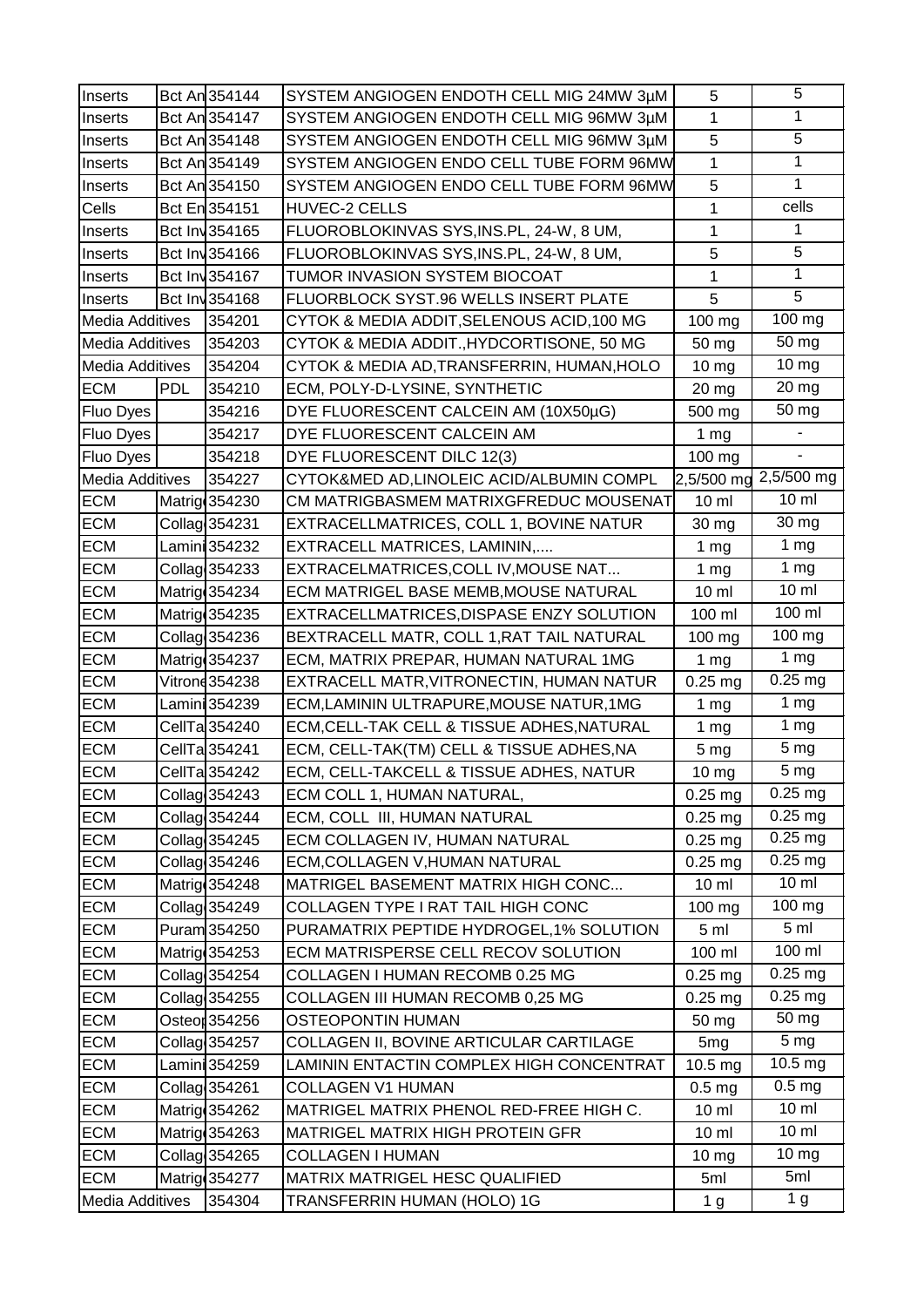| Media Additives         |                          | 354331        | CYT&MEDAD, ALBUM, BOV, SERUM, DELIPIDIZED | 10 <sub>g</sub> | 10 <sub>g</sub> |
|-------------------------|--------------------------|---------------|-------------------------------------------|-----------------|-----------------|
| <b>Media Additives</b>  |                          | 354350        | <b>ITS PREMIX MEDIA ADDITIVE</b>          | 20 ml           | 20 ml           |
| <b>Media Additives</b>  |                          | 354351        | ITS PREMIX MEDIA ADDITIVE                 | 5 <sub>ml</sub> | 5 <sub>m</sub>  |
| Media Additives         |                          | 354352        | CYT&MED AD., ITS+CULTURESUPPL (2L EQUIV)  | 20 ml           | 20 ml           |
| Plates                  | Bct PD 354396            |               | MICROPLATE 384 BL/CL PDL SMALL VOLUME     | 5               | 5               |
| Plates                  | Bct Cd 354397            |               | MICROPLATE 384 BL/CL COLL. SMALL VOL.     | 5               | $\overline{5}$  |
| Plates                  | <b>Bct Cd354400</b>      |               | PLATE COLLAGEN I 6W.BDBIOCOAT,            | 5               | $\overline{5}$  |
| TC Dishes Bct Cd 354401 |                          |               | DISH COLLAGEN I 60MM BDBIOCOAT            | 20              | 20              |
| Plates                  | Bct FB 354402            |               | FIBRONECTIN, PLATE 6WELL,                 | 5               | $\mathbf{1}$    |
| TC Dishes Bct FB354403  |                          |               | FIBRONECTIN, DISH 60MM,                   | 20              | $\overline{5}$  |
| Plates                  | Bct La 354404            |               | LAMININ, PLATE 6WELL,                     | 5               | 1               |
| TC Dishes Bct La 354405 |                          |               | LAMININ, DISH 60MM,                       | 20              | $\overline{5}$  |
| Plates                  | Bct Cd354407             |               | PLATE COLLAGEN I 96W.BDBIOCOAT            | 5               | $\overline{5}$  |
| Plates                  | Bct Cd 354408            |               | PLATE COLLAGEN I 24W.BDBIOCOAT,           | 5               | $\overline{5}$  |
| Plates                  | Bct FB 354409            |               | FIBRONECTIN, PLATE 96WELL CLEAR,          | 5               | $\mathbf{1}$    |
| Plates                  | Bct La 354410            |               | LAMININ, PLATE 96WELL CLEAR,              | 5               | $\mathbf{1}$    |
| Plates                  | Bct FB 354411            |               | PLATE,FIBRONECTIN,MULTIWELL,24-WELL       | 5               | 1               |
| Plates                  | Bct La 354412            |               | LAMININ, PLATE 24WELL,                    | 5               | 1               |
| Plates                  | Bct PD 354413            |               | PLATE POLY-D-LYSINE 6W.BDBIOCOAT,         | 5               | 5               |
| Plates                  | Bct PD 354414            |               | PLATE POLY-D-LYSINE 24W.BDBIOCOAT,        | 5               | $\overline{5}$  |
| TC Dishes Bct Cd354416  |                          |               | PETRI DISH 60MM COLLAGEN IV               | 20              | $\overline{5}$  |
| Plates                  | Bct Va 354417            |               | VARIETY PAK I, PLATE 6WELL                | 5               | 1               |
| Plates                  | Bct Cd 354428            |               | COLLAGEN IV, PLATE 6WELL,                 | 5               | 1               |
| Plates                  | Bct Cd354429             |               | COLLAGEN IV, PLATE 96WELL CLEAR           | 5               | 1               |
| Plates                  | Bct Cd 354430            |               | COLL IV, PLATE 24-W                       | 5               | 1               |
| Plates                  | Bct Va <sub>354431</sub> |               | PLATE 6 WELL VARIETY PAK II               | 5               | $\mathbf{1}$    |
| <b>Plates</b>           | Bct Ma 354432            |               | PLATE 6 WELL MATRIGEL MATRIX              | $\overline{2}$  | 1               |
| Plates                  | Bct Ma 354433            |               | PLATE 24 WELL MATRIGEL MATRIX             | $\overline{2}$  | $\mathbf{1}$    |
| Inserts                 | Bct FB 354440            |               | FIBRONECTIN, INS IND 6-W, CL MEMB 0.4UM   | 24              | 6               |
| Inserts                 | Bct Cd 354442            |               | COLL 1, INS IND 6-W, CL MEMB 0.4UM        | 24              | 6               |
| <b>Inserts</b>          |                          | Bct Co 354444 | COLL 1, INS IND 24-W, CL MEMB 0.4UM       | 24              | 12              |
| Inserts                 | Bct FB 354445            |               | FIBRONECTIN, INS IND24-W, CLEAR MEMB0.4UM | 24              | 12 <sup>2</sup> |
| TC Dishes Bct Cd354450  |                          |               | DISH COLLAGEN I 100MM BDBIOCOAT,          | 10              | 10              |
| TC Dishes Bct FB 354451 |                          |               | FIBRONECTIN DISH 100MM                    | 10              | $5\phantom{.0}$ |
| TC Dishes Bct La 354452 |                          |               | LAMININ, DISH 100MM, 10/CASE              | 10              | 5               |
| TC Dishes Bct Cd354453  |                          |               | COLLAGEN IV, DISH 100MM, 10/CASE          | 10              | 5               |
| TC Dishes Bct PD354455  |                          |               | POLY-D-LYSINE/LAMININ, DISH 100MM         | 10              | 5               |
| TC Dishes Bct Cd354456  |                          |               | DISH COLLAGEN I 35MM BDBIOCOAT,           | 20              | 20              |
| TC Dishes Bct FB354457  |                          |               | FIBRONECTIN, DISH 35MM                    | 20              | 20              |
| TC Dishes Bct La 354458 |                          |               | LAMININ, DISH 35MM, 20/CASE               | 20              | 20              |
| TC Dishes Bct Cd354459  |                          |               | DISH CELL CULT. BIOCOAT COLLAGEN IV 35MM  | 20              | 20              |
| TC Dishes Bct Ma354460  |                          |               | MATRIGEL MATRIX, DISH 35MM                | 8               | 8               |
| <b>Plates</b>           | Bct PD 354461            |               | PLATE POLY-D-LYSINE 96W.BDBIOCOAT,        | 5               | 5               |
| TC Dishes Bct PD354467  |                          |               | DISH POLY-D-LYSINE 35MM BDBIOCOAT         | 20              | 20              |
| TC Dishes Bct PD354468  |                          |               | DISH POLY-D-LYSINE 60MM, BDBIOCOAT        | 20              | 20              |
| TC Dishes Bct PD354469  |                          |               | DISH POLY-D-LYSINE 100MM BDBIOCOAT        | 10              | 10 <sup>°</sup> |
| Plates                  | Bct PL 354470            |               | PLATE POLY-D-LYSINE 12WELL BDBIOCOAT      | 5               | 5               |
| Inserts                 | Bct Fit 354472           |               | COLL1 FIBRSTRUCT INST IND6-W,CL MEMB1UM   | 24              | 6               |
| Inserts                 | Bct Fil 354474           |               | COLL1 FIBRSTRUCT, INS IND24-W, CL MEMB1UM | 24              | 12 <sup>2</sup> |
| Inserts                 | Bct Inv354480            |               | INSERT 8µM IN 2 24WELL PLATE BC INV CHAM  | 24              | 12              |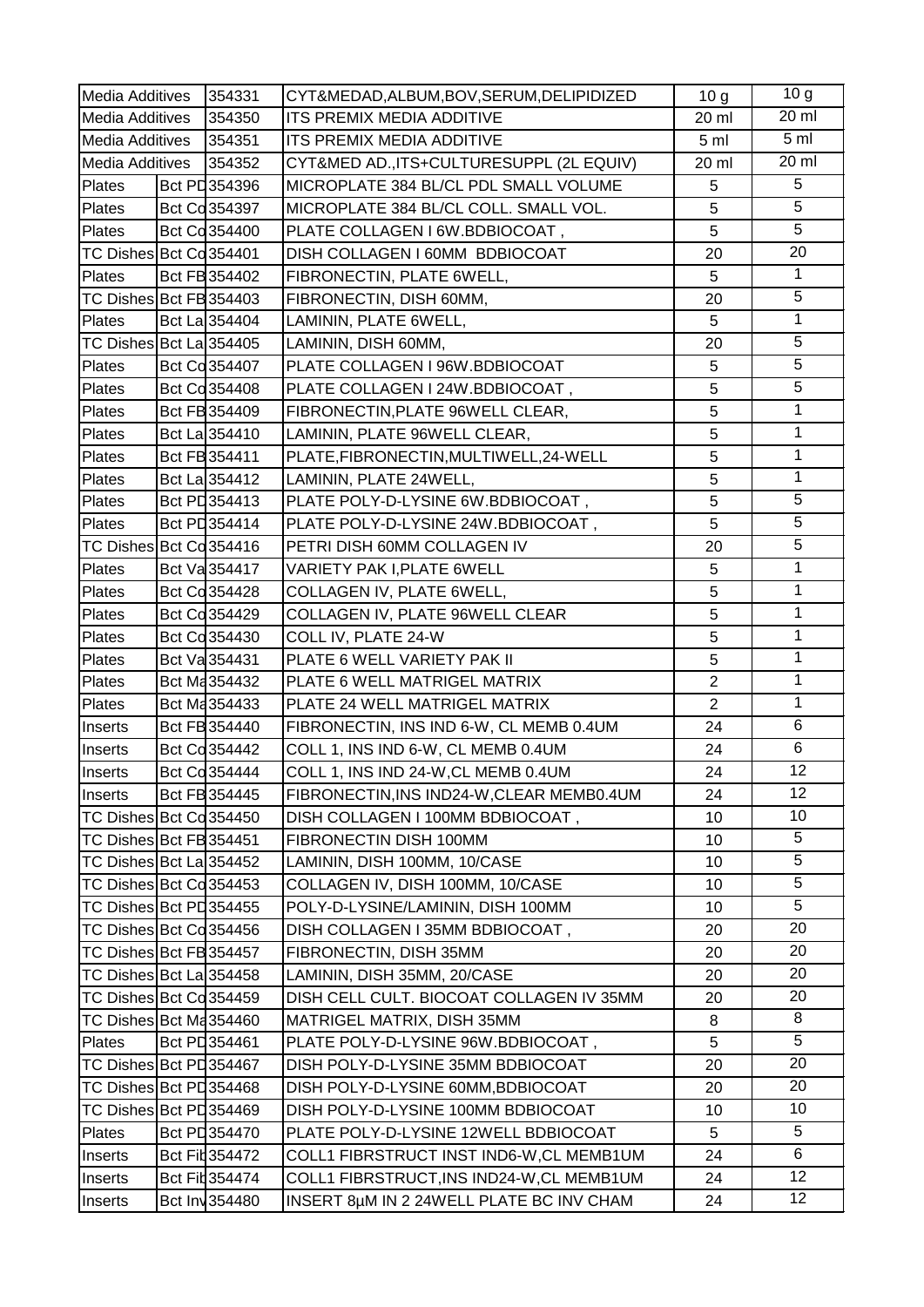| Inserts       | Bct Inv 354481           | INSERT 8µM IN 4 6WELL PLATE BC INV CHAM     | 24             | 6               |
|---------------|--------------------------|---------------------------------------------|----------------|-----------------|
| Inserts       | Bct Cd 354482            | COLL1, INS IND 24-W, CLEAR MEMB1UM          | 24             | $\overline{12}$ |
| Inserts       | Bct Inv354483            | INSERT 8µM IN 2 24WELL PLATE GFR INV CH.    | 24             | 12              |
| <b>Flasks</b> | Bct Cd354484             | FLASK VENTED COLLAGEN I T25 BDBIOCOAT       | 10             | 10              |
| <b>Flasks</b> | Bct Cd354485             | FLASK VENTED COLLAGEN I T75 BDBIOCOAT       | 5              | $\overline{5}$  |
| Flasks        | Bct Cd 354486            | FLASK VENTED COLLAGEN I T150 BDBIOCOAT      | 5              | $\overline{5}$  |
| Flasks        | Bct Cd 354487            | FLASK VENT.COLLAGEN I T175 BIOCOAT          | 5              | $\overline{5}$  |
| Flasks        | Bct Gd354488             | FLASK VENTED GELATIN T75 BDBIOCOAT          | 5              | $\overline{5}$  |
| Plates        | Bct Cd 354500            | PLATE COLLAGEN I 12W.BDBIOCOAT              | 5              | $\overline{5}$  |
| Plates        | Bct FB 354501            | PLATE 12WELL FIBRONECTIN                    | 5              | 1               |
| Plates        | Bct La 354502            | PLATE 12WELL LAMININ                        | 5              | 1               |
| Plates        | Bct Ma <sub>354503</sub> | MATRIGELMATRIX, PLATE 12WELL                | $\overline{2}$ | $\mathbf{1}$    |
| Plates        | Bct Cd354505             | PLATE COLLAGEN 48W.BDBIOCOAT                | 5              | 5               |
| Plates        | Bct FB 354506            | FIBRONECTIN PLATE 48WELL                    | 5              | $\mathbf{1}$    |
| Plates        | Bct La 354507            | LAMININ, PLATE 48WELL                       | $\overline{5}$ | $\overline{1}$  |
| Plates        | Bct Ma 354508            | PLATE 48 WELL MATRIGEL MATRIX               | $\overline{2}$ | $\mathbf{1}$    |
| Plates        | Bct PL 354509            | PLATE POLY-D-LYSINE 48W., BDBIOCOAT         | 5              | $\overline{5}$  |
| Plates        | Bct Ma 354510            | MATRIGEL FOR HEPATO DIFFER, PLATE 6WELL     | 5              | 1               |
| Plates        | Bct PL 354515            | PLATE POLY-L-LYSINE. 6W.BDBIOCOAT           | 5              | 5               |
| Plates        | Bct PL 354516            | PLATE POLY-L-LYSINE 96W.BDBIOCOAT           | 5              | $\overline{5}$  |
|               | TC Dishes Bct PL354517   | DISH 60MM POLY-L-LYSINE BDBIOCOAT           | 20             | 20              |
|               | TC Dishes Bct PL354518   | DISH POLY-L-LYSINE 35MM BDBIOCOAT           | 20             | 20              |
| Plates        | Bct Cd 354519            | PLATE COLL I 96W.WH/OPAQUE BDBIOCOAT        | 5              | 5               |
| <b>Flasks</b> | Bct FB 354521            | <b>FLASK 75CM2 FIBRONECTIN</b>              | 10             | $\overline{5}$  |
| Flasks        | Bct La 354522            | LAMININ, FLASK 75CM2                        | 10             | $\overline{5}$  |
| Flasks        | Bct Cd 354523            | COLLAGEN IV, FLASK 75CM2,                   | 10             | $\overline{5}$  |
| <b>Flasks</b> | Bct FB 354526            | FLASK 175CM2, FIBRONECTIN                   | 5              | $\overline{5}$  |
| Flasks        | Bct Cd354528             | COLLAGEN IV, FLASK 175CM2                   | $\overline{5}$ | $\overline{5}$  |
| Flasks        | Bct FB 354532            | FLASK T-25 FIBRONECTIN                      | 10             | $\overline{5}$  |
| Flasks        | Bct La 354533            | LAMININ, FLASK 25CM2                        | 10             | $\overline{5}$  |
| Flasks        | Bct Co 354534            | COLLAGEN IV FLASK 25CM2                     | 10             | $\overline{5}$  |
| Flasks        | Bct PD 354536            | FLASK VENT.POLY-D-LYS.25CM2 BDBIOCOAT       | 10             | 10              |
| <b>Flasks</b> | Bct PL354537             | FLASK VENT. POLY-D-LYS 75CM2 BDBIOCOAT      | 5              | 5               |
| Flasks        | Bct PL 354538            | FLASK VENT POLY-D-LYS 150CM2 BDBIOCOAT      | 5              | 5               |
| <b>Flasks</b> | Bct PL354539             | FLASK VENT.POLY-D-LYS 175CM2 BDBIOCOAT      | 5              | $5\phantom{.0}$ |
| Inserts       | Bct Cd354540             | COLLAGEN I, INST IND 6-W, CL MEMB 3UM       | 24             | 6               |
| Inserts       | Bct Cd354541             | COLL1, INS IND 24-W, CL MEMB 3UM            | 24             | 12              |
| Inserts       | Bct FB 354543            | FIBRONECTIN, INS IND 24-W, CL MEMB3UM       | 24             | 12              |
| Inserts       | Bct Cd 354544            | COLL IV, INS IND 6-W, CL MEMB 3UM           | 24             | 6               |
| Inserts       | Bct Cd 354545            | COLL IV, INS IND 24-W, CL MEMB 3UM          | 24             | 12 <sup>2</sup> |
|               | TC Dishes Bct PD354550   | POLY-D-LYSINE, DISH 150MM                   | 5              | 5               |
|               | TC Dishes Bct Cd 354551  | DISH COLLAGEN I 150MM BDBIOCOAT             | 5              | 5               |
|               | TC Dishes Bct FB 354552  | FIBRONECTIN, DISH 150MM                     | 5              | 1               |
|               | TC Dishes Bct La 354553  | DISH 150MM LAMININ                          | 5              | $\mathbf 1$     |
| C.Slides      | Bct Cd 354557            | COLLAGEN I, CULTURESLIDE 4WELL              | 12             | 3               |
| C.Slides      | Bct FB 354559            | FIBRONECTIN, CULTURESLIDE 4WELL             | 12             | $\overline{3}$  |
| Inserts       | Bct Cd 354567            | INSERT IND CONTR, 6-W, CLEAR MEMB, 1UM      | 24             | 6               |
| Inserts       | Bct Cd 354569            | INSERT IND CONTROL, 24-W, CLEAR MEMB, 1UM   | 24             | 12              |
| Inserts       | Bct Cd 354570            | INSERT IND CONTROL, 6-W, CLEAR MEMB, 0.4UM  | 24             | 6               |
| Inserts       | Bct Cd 354572            | INSERT IND CONTROL, 24-W, CLEAR MEMB, 0.4UM | 24             | 12              |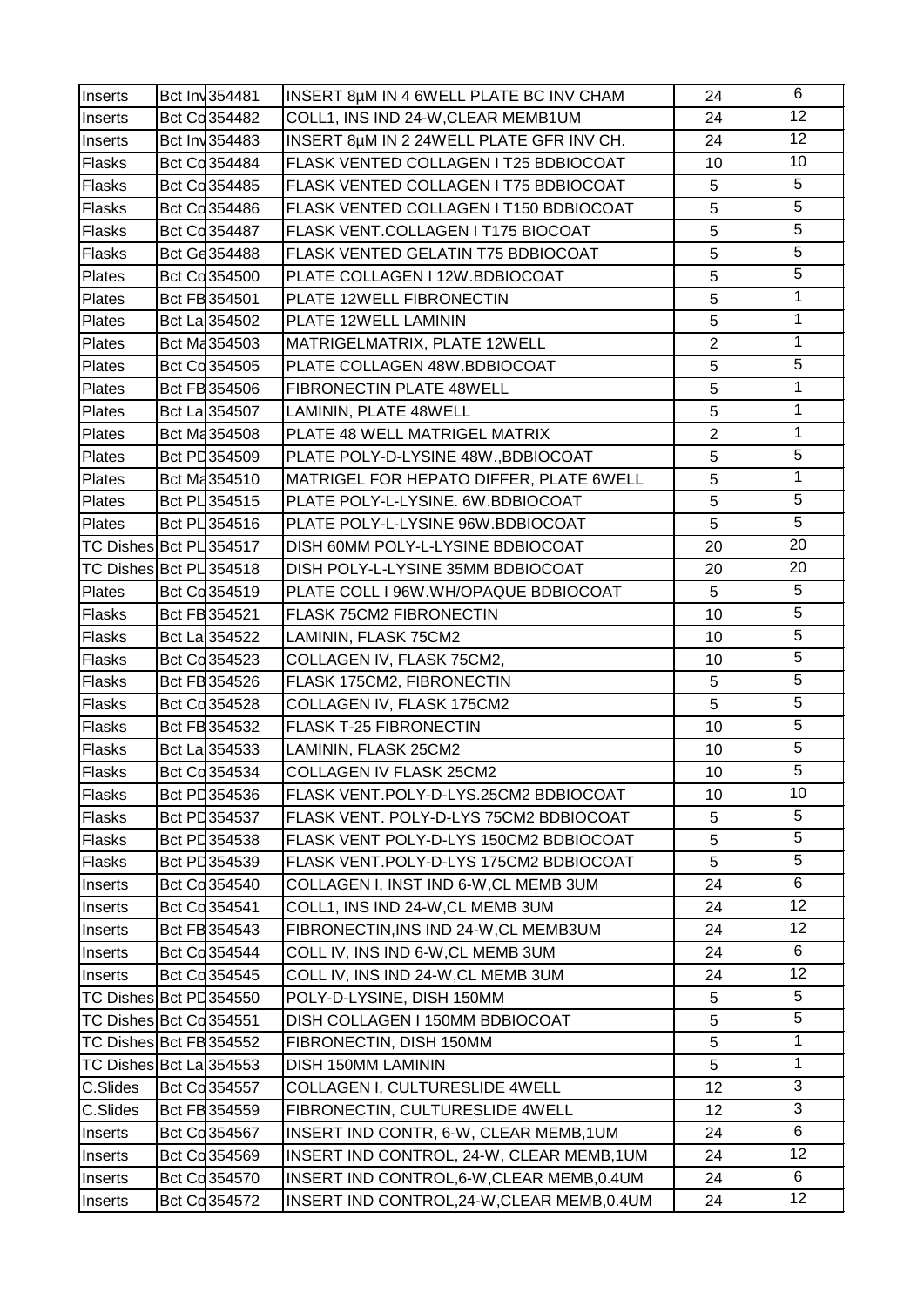| Inserts                 | Bct Cd 354573 | INSERT IND CONTROL, 6-W, CLEAR MEMB, 3UM     | 24              | 6               |
|-------------------------|---------------|----------------------------------------------|-----------------|-----------------|
| Inserts                 | Bct Cd 354575 | INSERT IND CONTROL, 24-W, CLEAR MEMB, 3UM    | 24              | $\overline{12}$ |
| Inserts                 | Bct Cd354576  | INSERT IND CONTROL, 6-W, CLEAR MEMB, 8UM     | 24              | 6               |
| C.Slides                | Bct PD 354577 | POLY-D-LYSINE, CULTURESLIDE 4WELL            | 12              | 3               |
| Inserts                 | Bct Cd354578  | INSERT IND CONTROL 24 W, CLEAR MEMB 8UM      | 24              | 12              |
| Inserts                 | Bct Cd 354580 | COLL1, INSERT IND 6-W, CLEAR MEMB1UM         | 24              | 6               |
| Inserts                 | Bct Cd354591  | COLL IV, INSERT IND 24-W, CLEAR MEMB 1UM     | 24              | $\overline{12}$ |
| Plates                  | Bct PL354595  | POLY-D-LYSINE/LAMININ, PLATE 6WELL           | 5               | 1               |
| Plates                  | Bct PL354596  | POLY-D-LYSINE/LAMININ, PLATE 96WELL CLEAR    | 5               | $\overline{1}$  |
| Inserts                 | Bct FB 354597 | <b>INSERT FIBRONECTIN 24W FLUOROBLOK 3µM</b> | 24              | 12              |
| Inserts                 | Bct Cd 354598 | COLL1, INSERT PLATE 24-W, CLEAR MEMB 3UM     | $\mathbf{1}$    | $\mathbf{1}$    |
| TC Dishes Bct Ma354600  |               | PETRI DISH 100MM MATRIGEL MATR. TH LAYER     | 10              | $\overline{5}$  |
| TC Dishes Bct Ma354601  |               | MATRIGEL MATRIX THIN LAYER, DISH 60MM        | 20              | $\overline{5}$  |
| TC Dishes Bct Ma354602  |               | MATRIGEL MATRIX THIN LAYER, DISH 35MM        | 20              | 20              |
| Plates                  | Bct Ma 354603 | MATRIGEL MATRIX THIN LAYER, PLATE 6WELL      | 5               | 1               |
| Plates                  | Bct Ma 354605 | MATRIGEL MATRIX THIN LAYER, PLATE 24WELL     | 5               | $\mathbf{1}$    |
| Plates                  | Bct Ma 354607 | MATRIGEL MATRIX THIN LAYER, 96-W CLEAR       | 5               | 1               |
| Plates                  | Bct PD 354619 | PLATE 24 WELL POLY-D-LYSINE/LAMININ          | 5               | $\mathbf{1}$    |
| Plates                  | Bct PD 354620 | PLATE POLY-D-LYS.96W.WH/OPA BDBIOCOAT        | 5               | $\overline{5}$  |
| C.Slides                | Bct Cd 354630 | <b>COLLAGEN I, CULTURESLIDE 8WELL</b>        | 12              | $\overline{3}$  |
| C.Slides                | Bct FB 354631 | FIBRONECTIN, CULTURESLIDE 8WELL              | 12              | $\overline{3}$  |
| C.Slides                | Bct PD 354632 | CULTURESLIDE 8 WELL POLY-D-LYSINE            | 12              | $\overline{3}$  |
| Plates                  | Bct Ma 354635 | MATRIGELMATRIX G-F REDUCED, PLATE 24WELL     | 5               | $\mathbf{1}$    |
| Flasks                  | Caps 354637   | FLASK CAPS VENTED FOR BIOCOAT FLASK25CM2     | 100             | $\overline{20}$ |
| Flasks                  | Caps 354638   | FLASK CAPS VENTED FOR BIOCOAT FLASK75CM2     | 100             | 20              |
| Flasks                  | Caps 354639   | FLASK CAPSVENTED FOR BIOCOAT FLASK175CM2     | 50              | 10              |
| Plates                  | Bct PL354640  | PLATE POLY-D-LYS 96W.BLKCL.BDBIOCOAT         | 5               | 5               |
| Flasks                  | Bct FB 354646 | BCT FIBRONECTIN T 150                        | $\overline{5}$  | $\overline{5}$  |
| Plates                  | Bct Cd354649  | PLATE COLLAGEN I 96W.BL/KCL.BDBIOCOAT        | 5               | $\overline{5}$  |
| Plates                  | Bct Cd 354650 | PLATE COLLAGEN I 96W. WH/CL.BDBIOCOAT        | 5               | $\overline{5}$  |
| Plates                  | Bct PD354651  | PLATE POLY-D-LYS 96W. WH/CL.BDBIOCOAT        | 5               | $\overline{5}$  |
| Plates                  | Bct Ge 354652 | PLATE GELATIN 6W.BDBIOCOAT                   | 5               | 5               |
| TC Dishes Bct Ge 354653 |               | DISH GELATIN 100MM BDBIOCOAT                 | 10              | 10 <sup>1</sup> |
| C.Slides                | Bct Va 354656 | BCT VARIETY PACK C S 8 W                     | 12              | 3               |
| Plates                  | Bct Po 354657 | POLY-L-ORNITH / LAMIN, PLATE 96WELL CLEAR    | 5               | $\mathbf{1}$    |
| Plates                  | Bct Po 354658 | POLY-L-ORNITHI / LAM, PLATE 6WELL            | 5               | $\mathbf{1}$    |
| Plates                  | Bct Po 354659 | POLY-L-ORNITH /LAMININ, PLATE 24WELL         | 5               | $\mathbf{1}$    |
| Plates                  | Bct PD354660  | PLATE POLY-D-LYS.384W.WH/CL.BDBIOCOAT        | 5               | 5               |
| Plates                  | Bct PL354661  | PLATE POLY-D-LYS 384W.WH/OP BDBIOCOAT        | 5               | 5               |
| Plates                  | Bct PL 354662 | PLATE POLY-D-LYS 384W.CLEAR BDBIOCOAT        | 5               | 5               |
| Plates                  | Bct PL 354663 | PLATE POLY-D-LYS 384W.BLK/CL.BDBIOCOAT       | 5               | 5               |
| Plates                  | Bct Cd 354664 | PLATE COL 1 384W. WHITECL. BDBIOCOAT         | 5               | 5               |
| Plates                  | Bct Cd 354665 | PLATE COL 1 384W. WH/OPAQUE BDBIOCOAT        | 5               | $\overline{5}$  |
| Plates                  | Bct Cd 354666 | PLATE COL 1 384W. CLEAR BDBIOCOAT            | 5               | 5               |
| Plates                  | Bct Cd 354667 | PLATE COL 1 384W. BLKCL.BDBIOCOAT            | 5               | 5               |
| Plates                  | Bct La 354670 | LAMININ/FIBRONECTIN, PLATE 96WELL CLEAR      | 5               | 1               |
| Plates                  | Bct Ma 354671 | PLATE 6-WELL BIOCOAT MATRIGEL ES CULTURE     | 5               | 5               |
| Plates                  | 354676        | PLATE HEPARIN-BINDING 96 WELL                | 5               | $\overline{5}$  |
| C.Slides                | Bct PD 354688 | POLY-D-LYSINE/LAMININ, CULTURESLIDE 8WELL    | 12 <sub>2</sub> | 3               |
| Plates                  | Bct Gd 354689 | PLATE GELATIN 96W.BDBIOCOAT BDBIOCOAT        | 5               | 5               |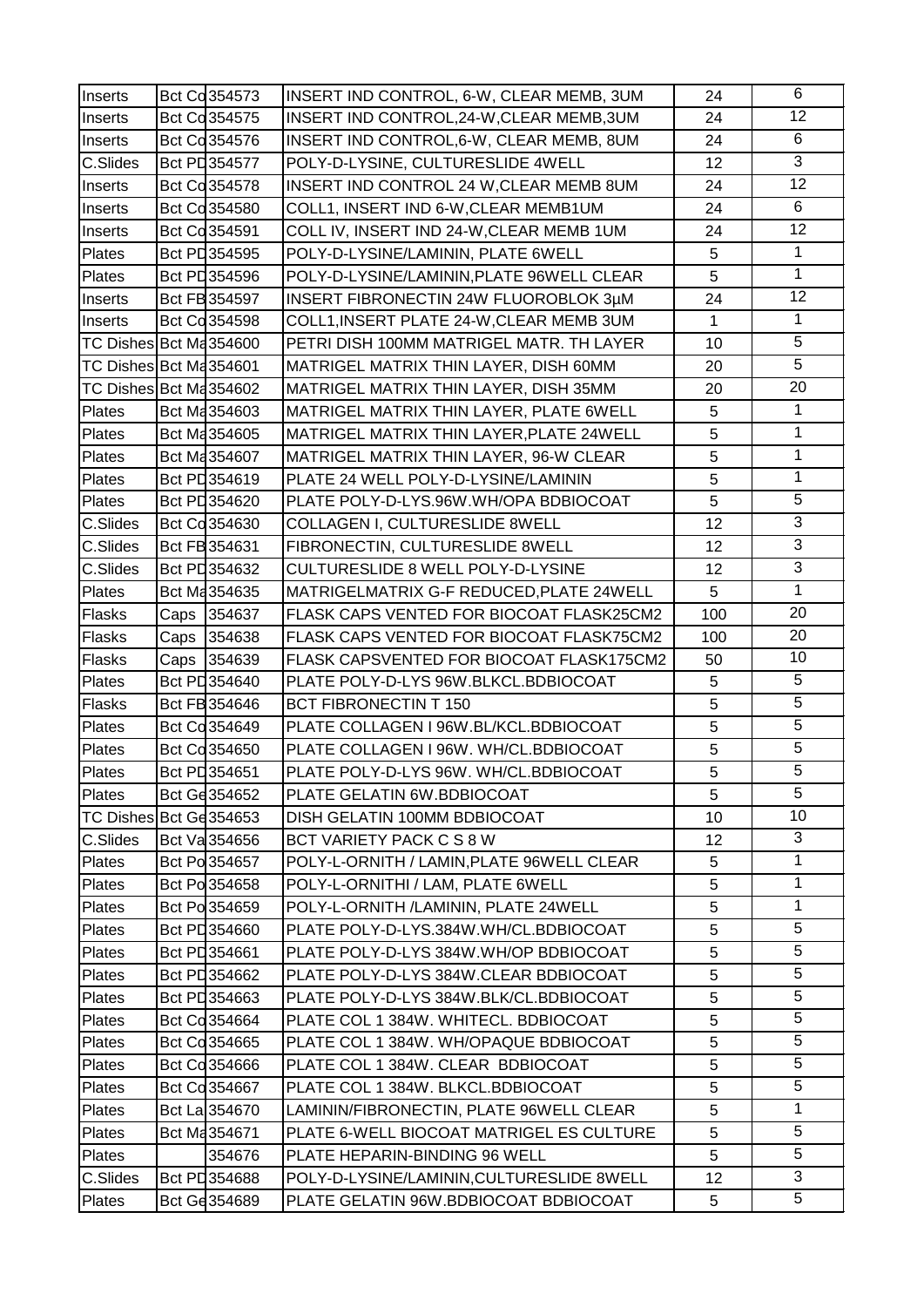| Plates                  | PureC 354717            | PLATE 96W BLACK/CL BD PURECOAT AMINE                 | 5               | 5                       |
|-------------------------|-------------------------|------------------------------------------------------|-----------------|-------------------------|
| Plates                  | PureC354719             | PLATE 384W BLACK/CL BD PURECOAT AMINE                | 5               | 5                       |
|                         | Bct T 4354720           | T-CELL ACTIV, ANTI MOUSE CD3, PL. 96-W CL            | 5               | $\mathbf{1}$            |
| Plates                  | PureC354721             | PLATE 6W BD PURECOAT AMINE                           | 5               | 5                       |
| Plates                  | PureC354723             | PLATE 24W BD PURECOAT AMINE                          | 5               | 5                       |
|                         | Bct T 4354725           | T-CELL ACTIV, ANTI HUMAN CD3,96-W CL.                | 5               | $\mathbf{1}$            |
| Flasks                  | PureC <sub>354726</sub> | FLASK CC 75CM <sup>2</sup> BD PURECOAT AMINE VENTED  | 5               | 5                       |
| <b>Flasks</b>           | PureC <sub>354728</sub> | FLASK CC 175CM <sup>2</sup> BD PURECOAT AMINE VENTED | 5               | 5                       |
|                         | Bct T 354730            | T-CELL ACTIV, CONTROL, PLATE 96 WELL CL              | 5               | $\mathbf{1}$            |
| TC Dishes PureC 354732  |                         | DISH 100MM BD PURECOAT AMINE                         | 10              | 10                      |
| Plates                  | PureC354771             | PLATE 1536W BLACK/CL BD PURECOAT AMINE               | 5               | 5                       |
|                         | PureC 354773            |                                                      | 5               | $\overline{5}$          |
| Plates                  |                         | PLATE 6W BD PURECOAT CARBOXYL                        |                 | $\overline{5}$          |
| <b>Plates</b>           | PureC <sub>354775</sub> | PLATE 24W BD PURECOAT CARBOXYL                       | 5               | 5                       |
| Flasks                  | PureC <sub>354778</sub> | FLASK CC 75CM <sup>2</sup> BD PURECOAT CARB. VENTED  | 5               | $\overline{5}$          |
| Flasks                  | PureC <sub>354780</sub> | FLASK CC 175CM <sup>2</sup> BD PURECOAT CARB. VENTED | 5               | 10                      |
| TC Dishes PureC 354784  |                         | DISH 100MM BD PURECOAT CARBOXYL                      | 10              |                         |
| Inserts                 | Bct Ca 354801           | CACO2 ASSAY SYST, INS PLATE 24-W, CL, 1UM            | $\mathbf{1}$    | media                   |
| Inserts                 | Bct Ca 354802           | HTS CACO-2 ASSAY SYSTEM PRODUCTS                     | 1               | media                   |
| Inserts                 | Bct Fil 354803          | COLL1 FIBRIL STRUC, INS PLATE 24-W, 1UM              | $\mathbf{1}$    | 1                       |
| Inserts                 | Bct Fil 354804          | COLL1 FIBRIL STRUCT, INS PLATE 24-W, 1UM             | 5               | $\mathbf{1}$            |
| Flasks                  | Non ve 355000           | FLASK TC 150CM2 CANT.NECK, (8 X 5)                   | 40              | 5                       |
| <b>Flasks</b>           | Vented 355001           | FLASK TC 150CM2 CANT.NECK VENTCAP                    | 40              | 5                       |
| Media Add Bct Ca 355006 |                         | CYT& MED AD, MITO+ SERUM EXTEND, 5 L EQUIV           | 5 <sub>m</sub>  | 5 <sub>ml</sub>         |
|                         |                         |                                                      |                 | 5 flasks and            |
| Flasks                  | Bct En 355053           | ENDO CELL GROWTH ENVIRON, FLASK 75CM2                | 1               | medium                  |
| Media Add Bct En 355054 |                         | ENDO CELL GRO.CULT MED E-STIM+ MEDIA ADD             | 500 ml          | 500 ml                  |
| Media Add Bct He 355056 |                         | HEP DIFFER CULT MED HEPAT-STIM+MEDIA ADD             | 500 ml          | 500 ml                  |
|                         |                         |                                                      |                 | 24 inserts<br>and media |
|                         | Bct Ca 355057           | INTEST EPITH DIFF ENVIRON, INST IND 24-W             | $\mathbf{1}$    | 250 ml                  |
|                         | Bct Ca 355058           | INTESTI EPITHDIFF CULT MED KIT+MEDIA ADD             | 500 ml each     | 100 ml                  |
| Media Additives         | 355100                  | <b>NU-SERUM</b>                                      | 100 ml          |                         |
| <b>Media Additives</b>  | 355104                  | CYTOK & MEDIA ADDIT., NU-SERUM(TM) IV                | 100 ml          | 100 ml                  |
| E-Flasks                | 355115                  | ERLENMEYER CULT FLASK 125ML BAFFLED ST               | 24              | 1                       |
| E-Flasks                | 355117                  | ERLENMEYER CULT FLASK 125ML FLAT ST                  | 24              | 1                       |
| E-Flasks                | 355119                  | ERLENMEYER CULT FLASK 250ML BAFFLED ST               | 12              | 1                       |
| E-Flasks                | 355121                  | ERLENMEYER CULT FLASK 250ML FLAT ST                  | 12              | $\mathbf 1$             |
| E-Flasks                | 355123                  | ERLENMEYER CULT FLASK 500ML BAFFLED ST               | 12              | 1                       |
| E-Flasks                | 355125                  | ERLENMEYER CULT FLASK 500ML FLAT ST                  | 12              | 1                       |
| E-Flasks                | 355127                  | ERLENMEYER CULT FLASK 1000ML BAFFLED ST              | 6               | 1                       |
| E-Flasks                | 355129                  | ERLENMEYER CULT FLASK 1000ML FLAT ST                 | 6               | $\mathbf 1$             |
| E-Flasks                | 355131                  | ERLENMEYER CULT FLASK 2000ML BAFFLED ST              | 6               | 1                       |
| E-Flasks                | 355133                  | ERLENMEYER CULT FLASK 2000ML FLAT ST                 | 6               | 1                       |
| E-Flasks                | 355135                  | CAP 125ML/250ML/500ML ERLENMEYER FLASKS              | 72              | 1                       |
| E-Flasks                | 355136                  | CAP 1000/2000ML ERLENMEYER FLASKS                    | 48              | 1                       |
| Media Add Bct Ca 355357 |                         | INTEST EPIT DIF CUL MEDENTERO-STIM+MEDAD             | 500 ml          | 250 ml                  |
| Plates                  | Comp4355467             | PLATE MULTIW.FOR IND INSERTS 6 DEEP WELL             | 4               | 1                       |
| Media Additives         | 355500                  | <b>NU-SERUM</b>                                      | 500 ml          | 500 ml                  |
| <b>Media Additives</b>  | 355504                  | CYTOK & MEDIA ADDIT., NU-SERUM IV                    | 500 ml          | 500 ml                  |
| G.Factors               | 356001                  | CYT & MED AD, EGF, MOUSE NATUR, CULT GR,             | 1 <sub>mg</sub> | $100 \mu g$             |
| G.Factors               | 356004                  | CYT & MED AD., NGF, MOUSE NATURAL                    | $100 \mu g$     | $100 \mu g$             |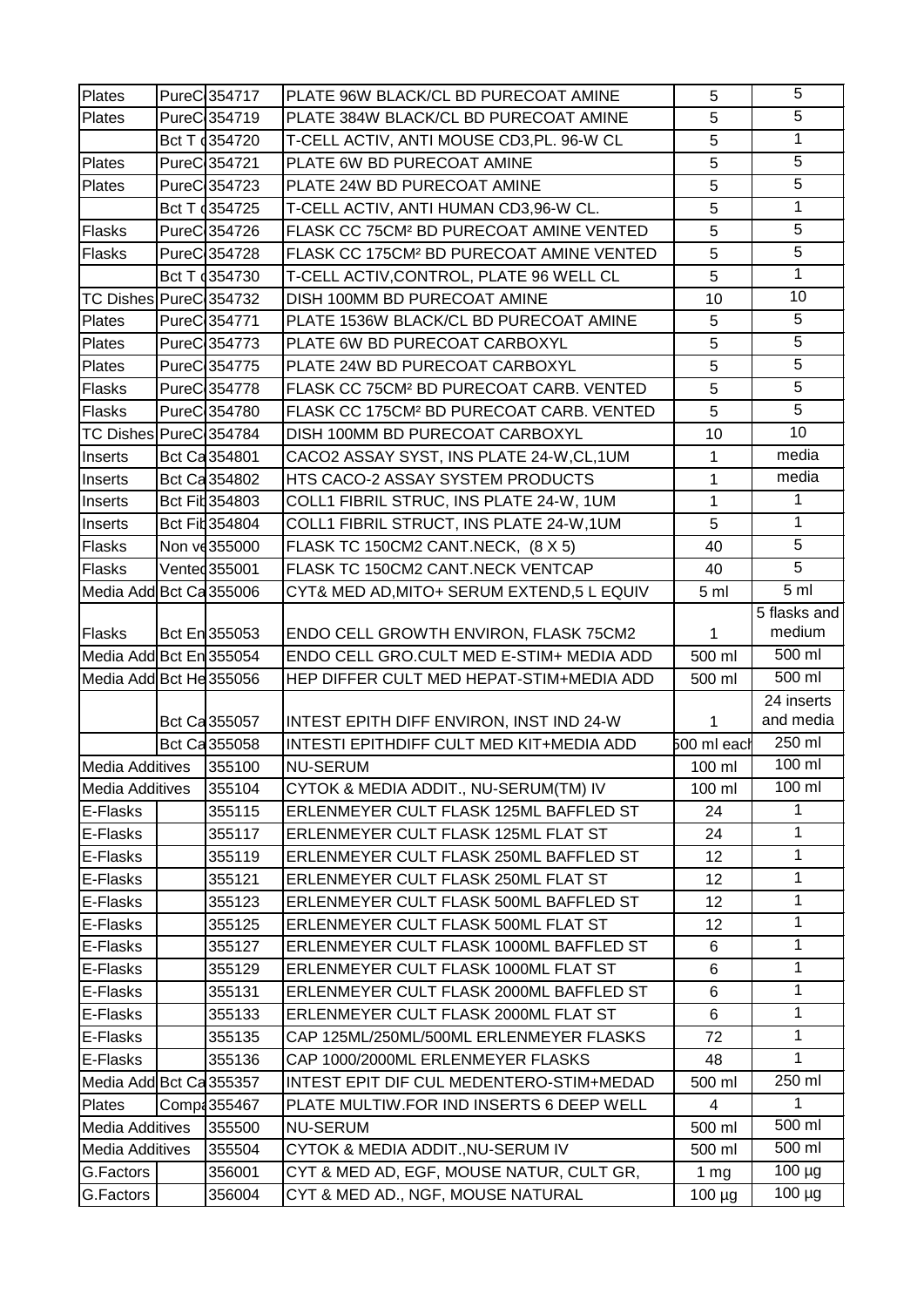| G.Factors               | 356005        | CYT & MED AD, NGF, MOUSE NATURAL, 1 MG      | 1 <sub>mg</sub>  | 500 µg           |
|-------------------------|---------------|---------------------------------------------|------------------|------------------|
| <b>Media Additives</b>  | 356006        | CYT&MEDAD, ENDCELL GRSUP(ECGS), BOV NATUR   | 100 mg           | 100 mg           |
| <b>ECM</b>              | Fibron 356008 | ECM FIBRONECTIN HUMAN NATURAL               | 5 <sub>mg</sub>  | 5 <sub>mg</sub>  |
| <b>ECM</b>              | Fibron 356009 | ECM, FIBRONECTIN, HUMAN NATURAL             | 25 mg            | 5 <sub>mg</sub>  |
| G.Factors               | 356010        | CYT & MED AD, EGF, MOUSE NATUR, RECEPTGRADE | 500 µg           | $100 \mu g$      |
| G.Factors               | 356037        | CYT & MED AD, FGF BASIC, BOVINE NATURAL     | $10 \mu g$       | $10 \mu g$       |
| G.Factors               | 356039        | <b>TGF BETA HUMAN 5UG</b>                   | $5 \mu g$        | $1 \mu g$        |
| G.Factors               | 356040        | TGF-BETA,HUMAN,10UG,                        | $10 \mu g$       | $2 \mu g$        |
| G.Factors               | 356043        | CYT & MED AD, IL-2, HUM RECOMB, 50000UNITS  | 50.000 u         | 50.000 u         |
| G.Factors               | 356052        | CYT & MED ADD., EGF, HUMAN RECOMBINANT,     | 1 <sub>mg</sub>  | $100 \mu g$      |
| G.Factors               | 356060        | FGF BASIC HU RECOMB,50UG                    | $50 \mu g$       | $10 \mu g$       |
| G.Factors               | 356061        | BFGF HUMAN RECOMBINANT 10 X 10 UG           | 100 µg           | $10 \mu g$       |
| G.Factors               | 356066        | CYT & MED ADD TNFALPHA, HUMAN RECOMBINANT   | $50 \mu g$       | $10 \mu g$       |
| G.Factors               | 356078        | CYT & MED ADD IL-2, MOUSE RECOMBINANT       | 10.000 u         | 10.000 u         |
| <b>Media Additives</b>  | 356123        | CYT&MEDADD, PITUITARY EXTRACT, 75MG         | 75 mg            | 15 <sub>mg</sub> |
| <b>ECM</b>              | Matrig 356230 | <b>MATRIGEL-MATRIX GFR</b>                  | 5 <sub>m</sub>   | 5 <sub>m</sub>   |
| <b>ECM</b>              | Matrig 356231 | ECM MATRIGELBASEMEMBGR F REDUCPH.REDFRE     | 10 <sub>m</sub>  | 10 <sub>m</sub>  |
| <b>ECM</b>              | Collag 356233 | ECM COLL IV, MOUSE NATURAL,                 | 10 <sub>mg</sub> | 1 <sub>mg</sub>  |
| <b>ECM</b>              | Matrig 356234 | MATRIGEL-MATRIX                             | 5 <sub>m</sub>   | 5 <sub>m</sub>   |
| <b>ECM</b>              | Matrig 356235 | ECM MATRIGEL BASE.MEMBMATRIX, MOUSENATUR    | 50 ml            | $10 \mathrm{m}$  |
| <b>ECM</b>              | Collag 356236 | ECM COLL 1, RAT TAIL, NAT (10X100MG)        | 1 <sub>g</sub>   | 100 mg           |
| <b>ECM</b>              | Matrig 356237 | MATRIGEL PHENOL RED FREE                    | $10 \mathrm{m}$  | $10 \mathrm{m}$  |
| Plates                  | Bct PL356396  | MICROPLATE 384 BL/CL PDL SMALL VOLUME       | 50               | 5                |
| Plates                  | Bct Cd356397  | MICROPLATE 384 BL/CL COLL. SMALL VOL.       | 50               | $\overline{5}$   |
| Plates                  | Bct Cd 356400 | PLATE COLLAGEN I 6W. BDBIOCOAT (10 X 5)     | 50               | $\overline{5}$   |
| TC Dishes Bct Cd 356401 |               | TC DISH, 60X15MM, BD BIOCOAT COLLAGEN I     | 100              | 20               |
| Plates                  | Bct Cd356407  | PLATE COLLAGEN I 96W.BDBIOCOAT (10 X 5)     | 50               | 5                |
| Plates                  | Bct Cd356408  | PLATE COLLAGEN I 24W. BDBIOCOAT (10 X 5)    | 50               | $\overline{5}$   |
| Plates                  | Bct PD 356413 | PLATE POLY-D-LYSINE 6W. BDBIOCOAT           | 50               | $\overline{5}$   |
| Plates                  | Bct PD 356414 | B PLATE POLY-D-LYSINE 24W. BDBIOCOAT        | 50               | $\overline{5}$   |
| TC Dishes Bct Cd 356450 |               | TC DISH, 100X20MM, BD BIOCOAT COLLAGEN I    | 40               | 10               |
| TC Dishes Bct Cd 356456 |               | TC DISH, 35X10MM, BD BIOCOAT COLLAGEN I     | 100              | 20               |
| Plates                  | Bct PD 356461 | PLATE POLY-D-LYSINE 96W. BDBIOCOAT          | 50               | 5                |
| TC Dishes Bct PD356467  |               | DISH POLY-D-LYS35X10MM STYLE BDBIOCOAT      | 100              | 20               |
| TC Dishes Bct PD356468  |               | DISH POLY-D-LYS.60X15MM STY BDBIOCOAT       | 100              | 20               |
| TC Dishes Bct PD356469  |               | DISH, POLY-D-LYS, 100X20MM, STY, BDBIOCOAT  | 40               | 10               |
| <b>Plates</b>           | Bct PD356470  | PLATE POLY-D-LYSINE 12W.BDBIOCOAT           | 50               | 5                |
| Flasks                  | Bct Cd356484  | FLASK COL I 25CM2 VENTED BDBIOCOAT          | 50               | 10               |
| Flasks                  | Bct Cd 356485 | FLASK COL I 75CM2 VENTED BDBIOCOAT          | 50               | 5                |
| <b>Flasks</b>           | Bct Cd356486  | FLASK COL I 150CM2 VENTED BDBIOCOAT         | 40               | 5                |
| Flasks                  | Bct Cd356487  | FLASK COL I 175CM2VENTED BDBIOCOAT          | 40               | $\overline{5}$   |
| Flasks                  | Bct Gd356488  | FLASK GEL 75CM2VENTED, BDBIOCOAT            | 50               | 5                |
| <b>Plates</b>           | Bct Cd356500  | PLATE COLLAGEN I 12W, BIOCOAT (10 X 5)      | 50               | $\overline{5}$   |
| Plates                  | Bct Cd 356505 | PLATE COLLAGEN I 48W. BDBIOCOAT             | 50               | 5                |
| Pipets                  | 356507        | PIPET ADVANTAGE 2ML IN 1100ML INCREM.       | 1000             | 100              |
| Plates                  | Bct PL 356509 | PLATE POLY-D-LYSINE 48W. , BDBIOCOAT        | 50               | $5\phantom{.0}$  |
| Plates                  | Bct PL 356515 | PLATE POLY-L-LYSINE 6W., BDBIOCOAT          | 50               | 5                |
| Plates                  | Bct PL 356516 | PLATE POLY-L-LYS 96W. CL., BDBIOCOAT        | 50               | $\overline{5}$   |
| TC Dishes Bct PL 356517 |               | DISH POLY-L-LYS 60X15MM STYLE, BDBIOCOAT    | 100              | 20               |
| TC Dishes Bct PL 356518 |               | DISH POLY-L-LYS 35X10MM STYL, BDBIOCOAT     | 100              | 20               |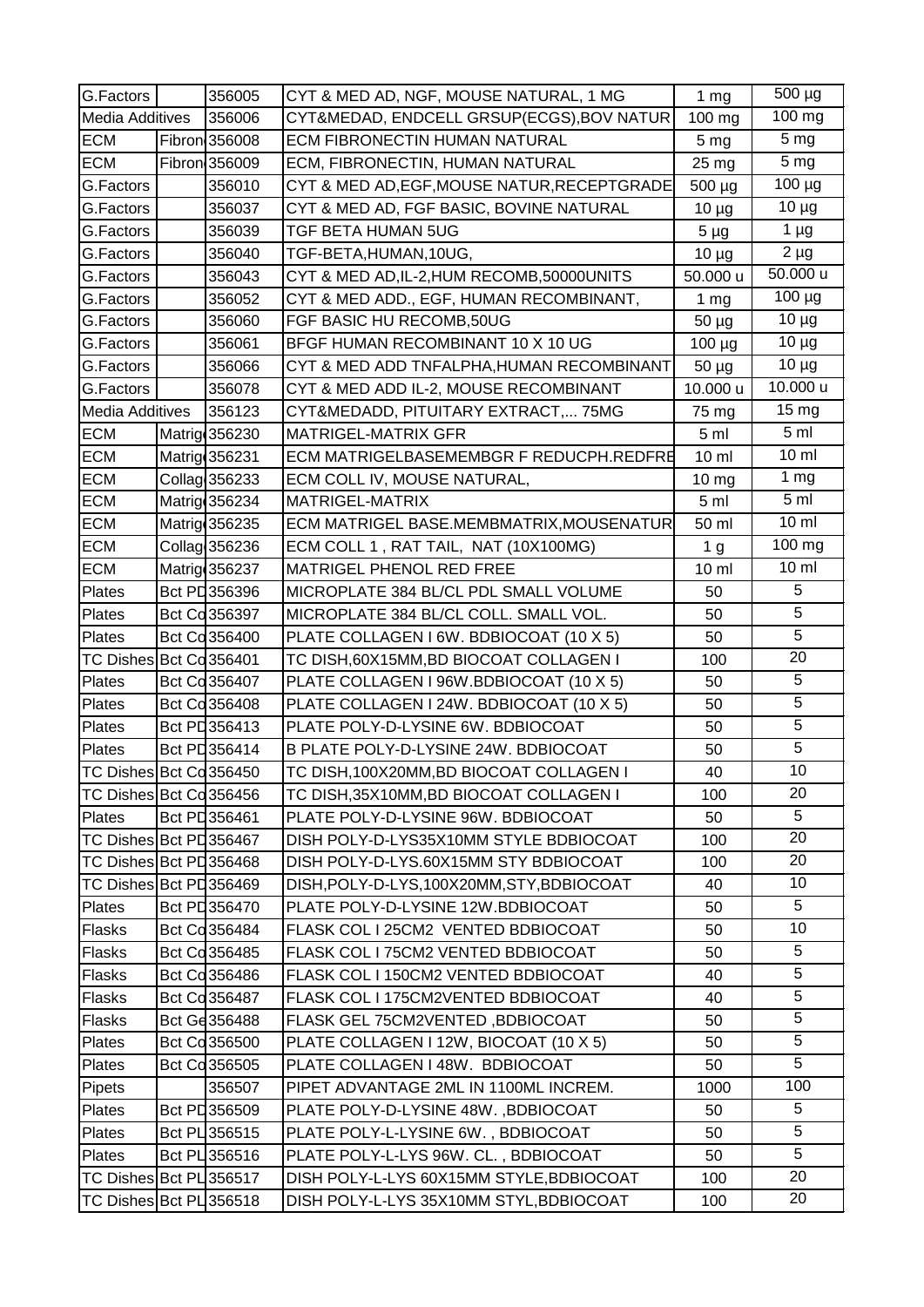| Plates                 | Bct Cd356519            | PLATE COLL I 96W. WHITE, BDBIOCOAT                   | 50   | 5               |
|------------------------|-------------------------|------------------------------------------------------|------|-----------------|
| Pipets                 | 356521                  | PIPET ADVANTAGE 1ML IN 1/100ML INCREM.               | 1000 | 100             |
| Pipets                 | 356525                  | PIPET ADVANTAGE 25ML IN 0.25ML INCREM.               | 200  | 50              |
| Pipets                 | 356535                  | PIPET ADVANTAGE 25ML IN 0.5ML INCREM                 | 200  | 50              |
| Flasks                 | Bct PL356536            | FLASK POLY-D-LYS 25CM2 VENTED, BDBIOCOAT             | 50   | 10              |
| Flasks                 | Bct PL356537            | FLASK POLY-D-LYS.75CM2 VENTED, BDBIOCOAT             | 50   | 5               |
| Flasks                 | Bct PD356538            | FLASK POLY-D-LYS150CM2 VENTED, BDBIOCOAT             | 40   | $\overline{5}$  |
| Flasks                 | Bct PL356539            | FLASK POLY-D-LYS.175CM2VENTED, BDBIOCOAT             | 40   | $\overline{5}$  |
| Pipets                 | 356543                  | PIPET SEROLOG 5ML 1/10 INC IND ADVANTAGE             | 200  | 50              |
| Pipets                 | 356550                  | PIPET ADVANTAGE 50ML IN 1ML INCREM.                  | 100  | 25              |
| Pipets                 | 356551                  | PIPET ADVANTAGE 10ML IN 110ML INCREM.                | 200  | 50              |
| Plates                 | Bct PL356620            | PLATE POLY-D-LYS 96W.WHITE, BDBIOCOAT                | 50   | 5               |
| Plates                 | Bct PL356640            | PLATE POLY-D-LYS.96W.BLACKCL,BDBIOCOAT               | 50   | $\overline{5}$  |
| Plates                 | Bct Cd356649            | PLATE COL I 96W. BLACKCL., BDBIOCOAT                 | 50   | $\overline{5}$  |
| Plates                 | Bct Cd 356650           | PLATE COL I 96W. WHITECL., BDBIOCOAT                 | 50   | 5               |
| Plates                 | Bct PD356651            | PLATE POLY-D-LYS.96W. WHITECL, BDBIOCOAT             | 50   | 5               |
| Plates                 | Bct Ge 356652           | PLATE GELATIN 6W., BDBIOCOAT (10 X 5)                | 50   | $\overline{5}$  |
| TC Dishes Bct Gd356653 |                         | DISH GELATIN 100X20MM STYLE, BDBIOCOAT               | 40   | 10              |
| Plates                 | Bct PL356660            | PLATE POLY-D-LYS.384W WHITECL, BDBIOCOAT             | 50   | 5               |
| Plates                 | Bct PL356661            | PLATE POLY-D-LYS. 384W.WHITE, BDBIOCOAT              | 50   | $\overline{5}$  |
| Plates                 | Bct PL356662            | PLATE POLY-D-LYS.384W.CL, BDBIOCOAT                  | 50   | 5               |
| Plates                 | Bct PL356663            | PLATE POLY-D-LYS 384W.BLACKCL,BDBIOCOAT              | 50   | $\overline{5}$  |
| Plates                 | Bct Cd356664            | PLATE COL I 384W. WHITECL., BDBIOCOAT                | 50   | 5               |
| Plates                 | Bct Cd356665            | PLATE COL I 384W. WHITE, BDBIOCOAT                   | 50   | $\overline{5}$  |
| Plates                 | Bct Cd 356666           | PLATE COL I 384W. CL., BDBIOCOAT                     | 50   | 5               |
| Plates                 | Bct Cd356667            | PLATE COL I 384W. BLACKCL., BDBIOCOAT                | 50   | 5               |
| Plates                 | Bct Gd356689            | PLATE GELATIN 96W., BDBIOCOAT (10 X 5)               | 50   | $\overline{5}$  |
| Plates                 | Bct PL356690            | PDL 96W CLEAR                                        | 80   | $\overline{20}$ |
| Plates                 | Bct PD 356691           | PDL 96W WHITE OPAQUE                                 | 80   | 20              |
| Plates                 | Bct PL356692            | PDL 96W BLACK CLEAR                                  | 80   | 20              |
| Plates                 | Bct PL 356693           | PDL 96W WHITE CLEAR                                  | 80   | 20              |
| Plates                 | Bct PD 356697           | PDL 384W BLACK CLEAR                                 | 80   | 20              |
| <b>Plates</b>          | Bct Cd 356698           | COL I 96W CLEAR                                      | 80   | 20              |
| Plates                 | Bct Cd356699            | <b>COL I 96W WHITE OPAQUE</b>                        | 80   | 20              |
| Plates                 | Bct Cd 356700           | COL I 96W BLACK CLEAR                                | 80   | 20              |
| Plates                 | Bct Cd356701            | COL I 96W WHITE CLEAR                                | 80   | 20              |
| Plates                 | Bct Cd 356702           | COL I 384W WHITE CLEAR                               | 80   | 20              |
| Plates                 | Bct Cd 356703           | COL I 384W WHITE OPAQUE                              | 80   | 20              |
| Plates                 | Bct Cd 356705           | COL I 384W BLACK CLEAR                               | 80   | 20              |
| Plates                 | PureC356717             | PLATE 96W BLACK/CL BD PURECOAT AMINE                 | 50   | 5               |
| Plates                 | PureC 356719            | PLATE 384W BLACK/CL BD PURECOAT AMINE                | 50   | 5               |
| Plates                 | PureC356721             | PLATE 6W BD PURECOAT AMINE                           | 50   | 5               |
| Plates                 | PureC 356723            | PLATE 24W BD PURECOAT AMINE                          | 50   | 5               |
| Flasks                 | PureC 356726            | FLASK CC 75CM <sup>2</sup> BD PURECOAT AMINE VENTED  | 50   | 5               |
| Flasks                 | PureC 356728            | FLASK CC 175CM <sup>2</sup> BD PURECOAT AMINE VENTED | 40   | 5               |
| TC Dishes PureC 356732 |                         | DISH 100MM BD PURECOAT AMINE                         | 40   | 10              |
| Plates                 | PureC <sub>356771</sub> | PLATE 1536W BLACK/CL BD PURECOAT AMINE               | 50   | 5               |
| Plates                 | PureC 356773            | PLATE 6W BD PURECOAT CARBOXYL                        | 50   | 5               |
| Plates                 | PureC356775             | PLATE 24W BD PURECOAT CARBOXYL                       | 50   | 5               |
| Flasks                 | PureC356778             | FLASK CC 75CM <sup>2</sup> BD PURECOAT CARB. VENTED  | 50   | 5               |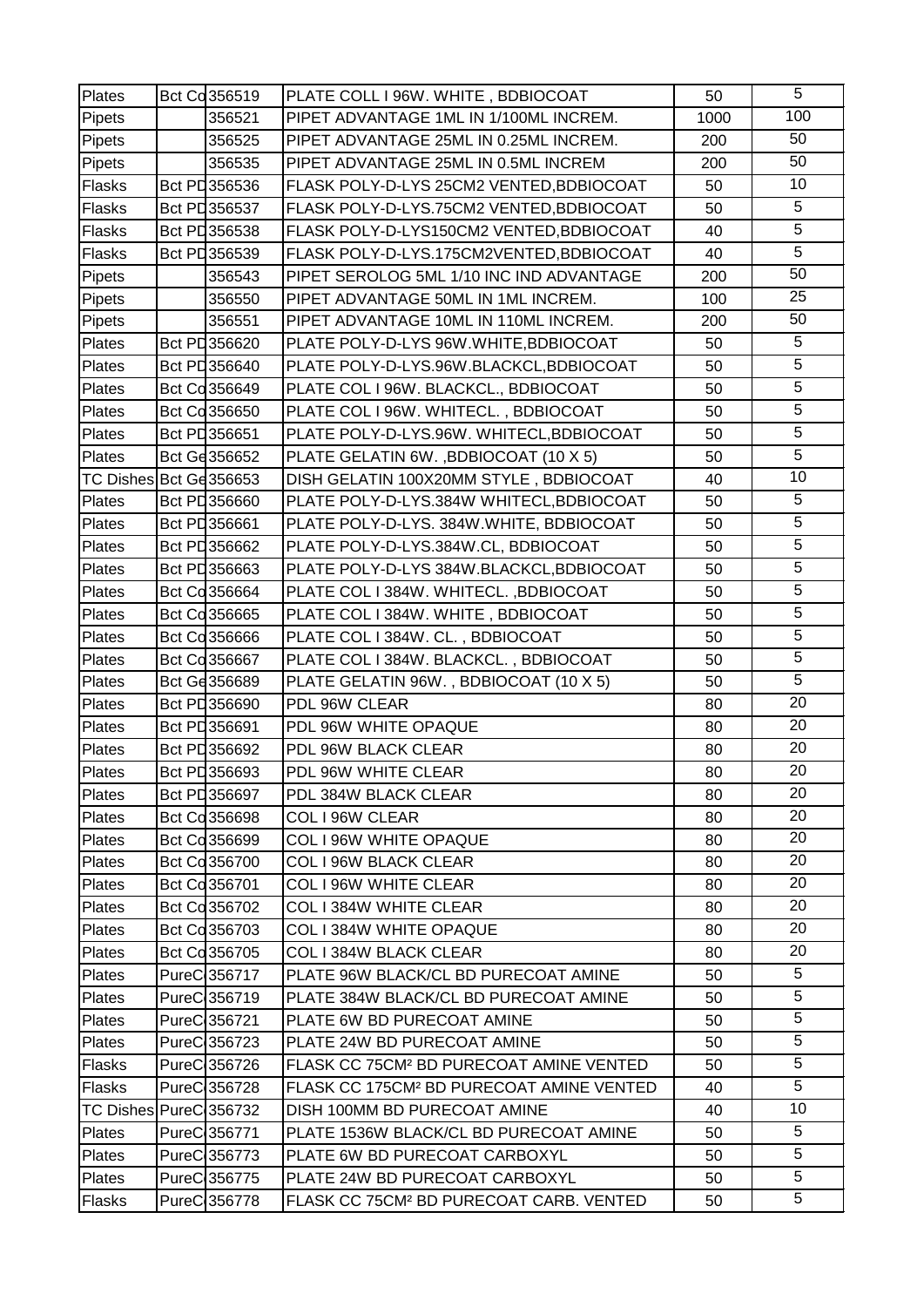| Flasks                 |      | PureC356780             | FLASK CC 175CM <sup>2</sup> BD PURECOAT CARB. VENTED      | 40             | 5                      |
|------------------------|------|-------------------------|-----------------------------------------------------------|----------------|------------------------|
| TC Dishes PureC 356784 |      |                         | DISH 100MM BD PURECOAT CARBOXYL                           | 40             | 10                     |
| Pipets                 |      | 357501                  | PIPET ASPIRATING 5ML, NONGRADUATED                        | 200            | 50                     |
| Pipets                 |      | 357506                  | PIPET SEROLOGICAL 1ML 1/100 INCR ST                       | 1000           | 25                     |
| Pipets                 |      | 357507                  | PIPET SEROLOGICAL 2ML 1/100 INCR STERILE                  | 1000           | 100                    |
| Pipets                 |      | 357508                  | PIPET 2ML IN 1/100ML INCREMENTS                           | 1000           | 25                     |
| Pipets                 |      | 357515                  | PIPET 25ML IN 0.25ML INCREMENTS                           | 200            | 20                     |
| Pipets                 |      | 357521                  | PIPET SEROLOGICAL 1ML 1/100 INCR ST                       | 1000           | 100                    |
| Pipets                 |      | 357524                  | PIPET TRANSFER 3 ML NST 6 INCH PE                         | 1000           | 500                    |
| Pipets                 |      | 357525                  | PIPET 25ML IN 0.25ML INCREMENTS                           | 200            | 50                     |
| Pipets                 |      | 357529                  | PIPET SEROLOGICAL 5ML 1/10 INCR STERILE                   | 500            | 25                     |
| Pipets                 |      | 357530                  | PIPET SEROLOGICAL 10ML 1/10 INCR STERILE                  | 500            | 25                     |
| Pipets                 |      | 357535                  | PIPET 25ML BY 0.5ML INCREM. EXTENDED                      | 200            | 50                     |
| Pipets                 |      | 357543                  | PIPET SEROLOGICAL 5ML 1/10 INCR IND PACK                  | 200            | 50                     |
| Pipets                 |      | 357550                  | PIPET 50ML BY 1ML INCREMENTS                              | 100            | 25                     |
| Pipets                 |      | 357551                  | PIPET SEROLOGICAL 10ML IN 1/10ML INCREM.                  | 200            | 50                     |
| Pipets                 |      | 357558                  | PIPETTE ASPIRATING 2ML NONGRADUATED                       | 200            | 50                     |
| Pipetor                |      | Acces <sub>357560</sub> | FILTER GASKET PIPET-AID EXPRESS 2 PIECES                  | $\overline{2}$ | $\mathbf{2}$           |
| Pipetor                |      | Access357564            | PIPET-AID EXPRESS DISC FILTERS (5 X 1)                    | 5              | 5                      |
| Pipetor                |      | Access357567            | PIPET-AID BENCH-TOP NOSEPIECE HOUSING                     | $\mathbf{1}$   | $\overline{1}$         |
| Pipetor                |      | Acces: 357568           | PIPET-AID BENCHTOP FILTER UNIT FOR PUMP                   | 1              | $\mathbf{1}$           |
| Pipetor                |      | Acces: 357569           | PIPET-AID UNIVERSAL RUBBER INSERTS                        | $\overline{2}$ | $\overline{2}$         |
| Pipetor                |      | Acces: 357572           | PIPET-AID BENCHTOP CHECK VALVE                            | $\mathbf{1}$   | $\mathbf{1}$           |
| Pipetor                |      | 357574                  | PIPET - AID, WITH FILTER 220 VOLTS                        | $\mathbf{1}$   | 1                      |
| Pipets                 |      | 357575                  | PIPET TRANSFER 3ML 1ML+2ML GRAD PE ST                     | 500            | $\mathbf 1$            |
| Pipetor                |      | Acces: 357578           | PIPET-AID EXPRESS RECHARGEABLE BATTERY                    | 1              | 1                      |
| Pipetor                |      | Acces: 357582           | PIPET-AID EXPRESS RECHARGER 220 VOLTS                     | 1              | $\mathbf 1$            |
| Pipetor                |      | 357589                  | PIPET-AID EXPRESS 220 V UK PLUG                           | 1              | 1                      |
| Pipetor                |      | 357591                  | PIPET-AID EXPRESS PLUG EUROPE 220 V                       | 1              | $\mathbf{1}$           |
| Pipetor                |      | Acces: 357592           | PIPET-AID EXPRESS DETACHABLE STAND                        | 1              | $\mathbf 1$            |
| Pipetor                |      | Access357593            | PIPET-AID EXPRESS NOSEPIECE/ ALIGNMENT                    | $\mathbf{1}$   | $\mathbf{1}$           |
| Pipets                 |      | 357600                  | PIPET 100ML IN 1ML INCREM. INDIVIDUAL                     | 50             | 5                      |
| C.Tubes                | 50ml | 358206                  | SCREW CAP FLAT-TOP 50ML CONICAL TUBE                      | 1000           | 50                     |
| G.Factors              |      | 356051                  | PDGF-BB, human recombinant, E. coli                       | 100 µg         | $10 \mu g$             |
| Plates                 |      | Bct PD354022            | BD BioCoat PDL 1536-well black/clear bottom plates,       | 5              | 5                      |
| Plates                 |      | Bct PD 356022           | BD BioCoat PDL 1536-well black/clear bottom plates,       | 50             | 5                      |
|                        |      | Bct He 355055           | Hepatocyte Differentiation Environment (6-well plates)    | 1              | 5 plates and<br>medium |
| Mosaic                 |      | 355700                  | <b>BD Mosaic MSC SF Cell Culture Environment</b>          | 1 kit          |                        |
| Mosaic                 |      | 355701                  | <b>BD Mosaic MSC SF Medium</b>                            | 500 ml         | 0                      |
| Mosaic                 |      | 355702                  | <b>BD Mosaic MSC Supplement</b>                           | 8,3 ml         | 0                      |
| Flasks                 |      | Multi- <b>F</b> 353143  | BD Falcon Cell Culture Multi-Flask 3-layer                | 12             | $\overline{c}$         |
| Flasks                 |      | Multi- <b>F</b> 353144  | BD Falcon Cell Culture Multi-Flask 5-layer                | 8              | 1                      |
| Plates                 | 96w  | 353376                  | BD Falcon 96-w Plates, TC treated, black, with lid        | 32             | 8                      |
| Plates                 | 96w  | 353377                  | BD Falcon 96-w Plates, TC treated, white clear, with lid  | 32             | 8                      |
| Plates                 | 384w | 353961                  | BD Falcon 384-w Plates, clear, TC treated, with Lid       | 50             | 5                      |
| Plates                 | 384w | 353988                  | BD Falcon 384-w Plates, white, TC treated, with Lid       | 50             | $\overline{5}$         |
| Plates                 | 384w | 353378                  | BD Falcon 384-w Plates, black, TC treated, with Lid       | 50             | 5                      |
| Plates                 | 384w | 353379                  | BD Falcon 384-w Plates, small vol., black, TC treated, nd | 80             | 10                     |
| Plates                 | 384w | 353380                  | BD Falcon 384-w Plates, small vol., white, TC treated, nd | 80             | 10                     |